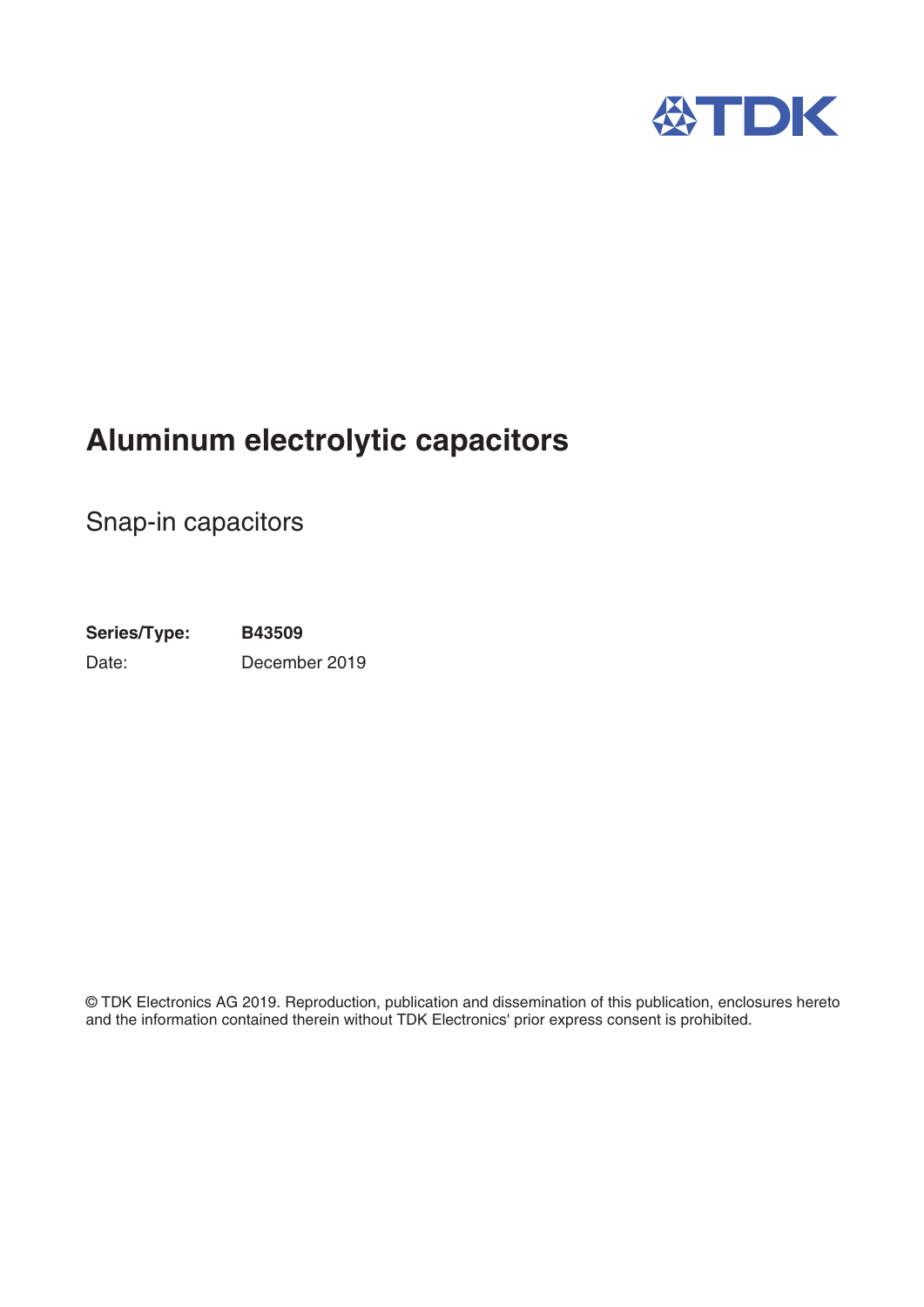**Snap-in capacitors B43509** 

**105** °**C**

# **Long-life grade capacitors**

# **Applications**

- Frequency converters
- Solar inverters
- Uninterruptible power supplies
- Professional power supplies
- $\blacksquare$  Medical appliances
- $\blacksquare$  Not for automotive applications unless otherwise specified

# **Features**

- $\blacksquare$  High reliability
- High CV product
- $\blacksquare$  High ripple current capability
- **Low ESR**
- Capacitors with all insulation versions pass the needle flame test according to IEC 60695-11-5 for all flame exposure times up to 120 s
- RoHS-compatible

# **Construction**

- Charge/discharge-proof, polar
- Aluminum case, fully insulated with PET
- Version with PVC insulation available upon request
- Version with PVC insulation and additional PET insulation cap on terminal side available for insulating the capacitor from the **PCB**
- Snap-in solder pins to hold component in place on PC-board
- **Minus pole marking on case surface**
- **Minus pole not insulated from case**
- Overload protection by safety vent on the base

# **Terminals**

- Standard version with 2 terminals,
	- 2 lengths available: 6.3 and 4.5 mm
- 3 terminals to ensure correct insertion: length 4.5 mm



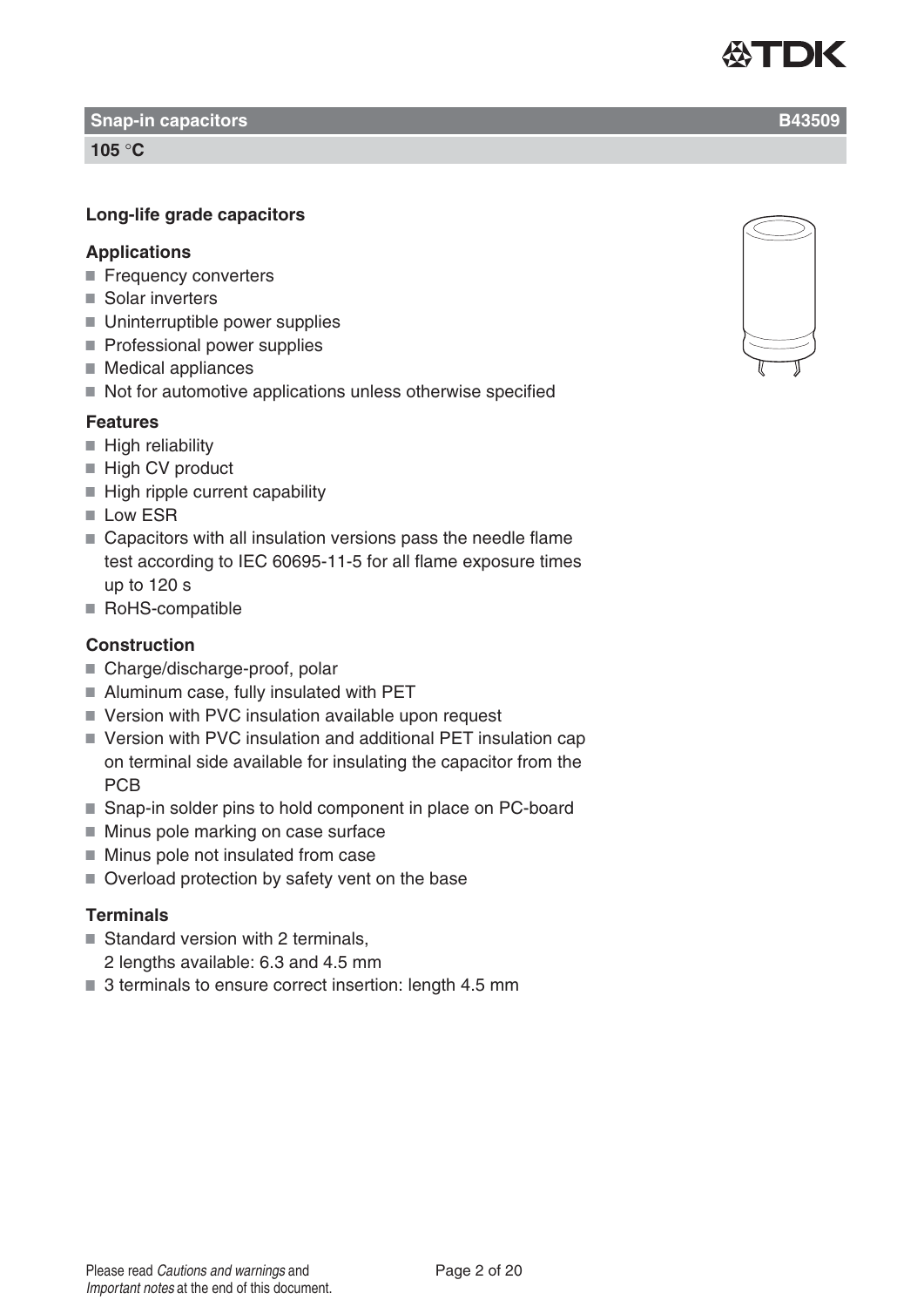

# **Specifications and characteristics in brief**

| Rated voltage $V_R$                                                  | 200  450 V DC                                                                                                |                                    |  |                                          |              |  |  |
|----------------------------------------------------------------------|--------------------------------------------------------------------------------------------------------------|------------------------------------|--|------------------------------------------|--------------|--|--|
| Surge voltage $V_s$                                                  | 1.15 $\cdot$ V <sub>B</sub> (for V <sub>B</sub> $\leq$ 250 V DC)                                             |                                    |  |                                          |              |  |  |
|                                                                      | 1.10 $\cdot$ V <sub>R</sub> (for V <sub>R</sub> $\geq$ 400 V DC)                                             |                                    |  |                                          |              |  |  |
| Rated capacitance $C_{B}$                                            | 56  2700 µF                                                                                                  |                                    |  |                                          |              |  |  |
| Capacitance tolerance                                                | $\pm 20\% \triangleq M$                                                                                      |                                    |  |                                          |              |  |  |
| Dissipation factor tan $\delta$                                      | $V_B \le 400$ V DC: tan $\delta \le 0.15$                                                                    |                                    |  |                                          |              |  |  |
| (20 °C, 120 Hz)                                                      | $V_B \ge 450$ V DC: tan $\delta \le 0.20$                                                                    |                                    |  |                                          |              |  |  |
| Leakage current I <sub>leak</sub><br>$(5 \text{ min}, 20 \degree C)$ | $I_{\text{leak}} \le 0.3 \ \mu A \cdot \left(\frac{C_R}{\mu F} \cdot \frac{V_R}{V}\right)^{0.7} + 4 \ \mu A$ |                                    |  |                                          |              |  |  |
| Self-inductance ESL                                                  | Approx. 20 nH                                                                                                |                                    |  |                                          |              |  |  |
| Useful life <sup>1)</sup>                                            |                                                                                                              | Requirements:                      |  |                                          |              |  |  |
| 105 °C; $V_{B}$ ; $I_{ACB}$                                          | > 3000 h                                                                                                     | $ \Delta C/C $                     |  | $\leq$ 20% of initial value              |              |  |  |
|                                                                      |                                                                                                              | $tan \delta$                       |  | $\leq$ 2 times initial specified limit   |              |  |  |
|                                                                      |                                                                                                              | $I_{\text{leak}}$                  |  | $\le$ initial specified limit            |              |  |  |
| Voltage endurance test                                               |                                                                                                              | Post test requirements:            |  |                                          |              |  |  |
| 105 °C; $V_R$                                                        | 2000 h                                                                                                       | $ \Delta C/C $                     |  | $\leq$ 10% of initial value              |              |  |  |
|                                                                      |                                                                                                              | $tan \delta$                       |  | $\leq$ 1.3 times initial specified limit |              |  |  |
|                                                                      |                                                                                                              | I <sub>leak</sub>                  |  | $\le$ initial specified limit            |              |  |  |
| Vibration resistance                                                 | To IEC 60068-2-6, test Fc:                                                                                   |                                    |  |                                          |              |  |  |
| test                                                                 | Frequency range 10 Hz  55 Hz, displacement amplitude 0.35 mm,                                                |                                    |  |                                          |              |  |  |
|                                                                      | acceleration max. 5 g, duration $3 \times 2$ h.                                                              |                                    |  |                                          |              |  |  |
|                                                                      | Capacitor mounted by its body which is rigidly clamped to the work<br>surface.                               |                                    |  |                                          |              |  |  |
| Characteristics at low                                               | Max. impedance                                                                                               |                                    |  | $\leq 400$ V                             | $\geq$ 420 V |  |  |
| temperature                                                          | ratio at 100 Hz                                                                                              | $\mathsf{V}_\mathsf{R}$            |  | 3                                        |              |  |  |
|                                                                      |                                                                                                              | $Z_{-25\degree C}/Z_{20\degree C}$ |  |                                          | 4            |  |  |
|                                                                      |                                                                                                              | $Z_{-40\degree}C/Z_{20\degree}C$   |  | 6                                        | 10           |  |  |
| <b>IEC</b> climatic category                                         | To IEC 60068-1:                                                                                              |                                    |  |                                          |              |  |  |
|                                                                      | 40/105/56 ( $-40$ °C/ $+105$ °C/56 days damp heat test)                                                      |                                    |  |                                          |              |  |  |
| Sectional specification                                              | IEC 60384-4                                                                                                  |                                    |  |                                          |              |  |  |

1) Refer to chapter "General technical information, 5 Useful life" on how to interpret useful life.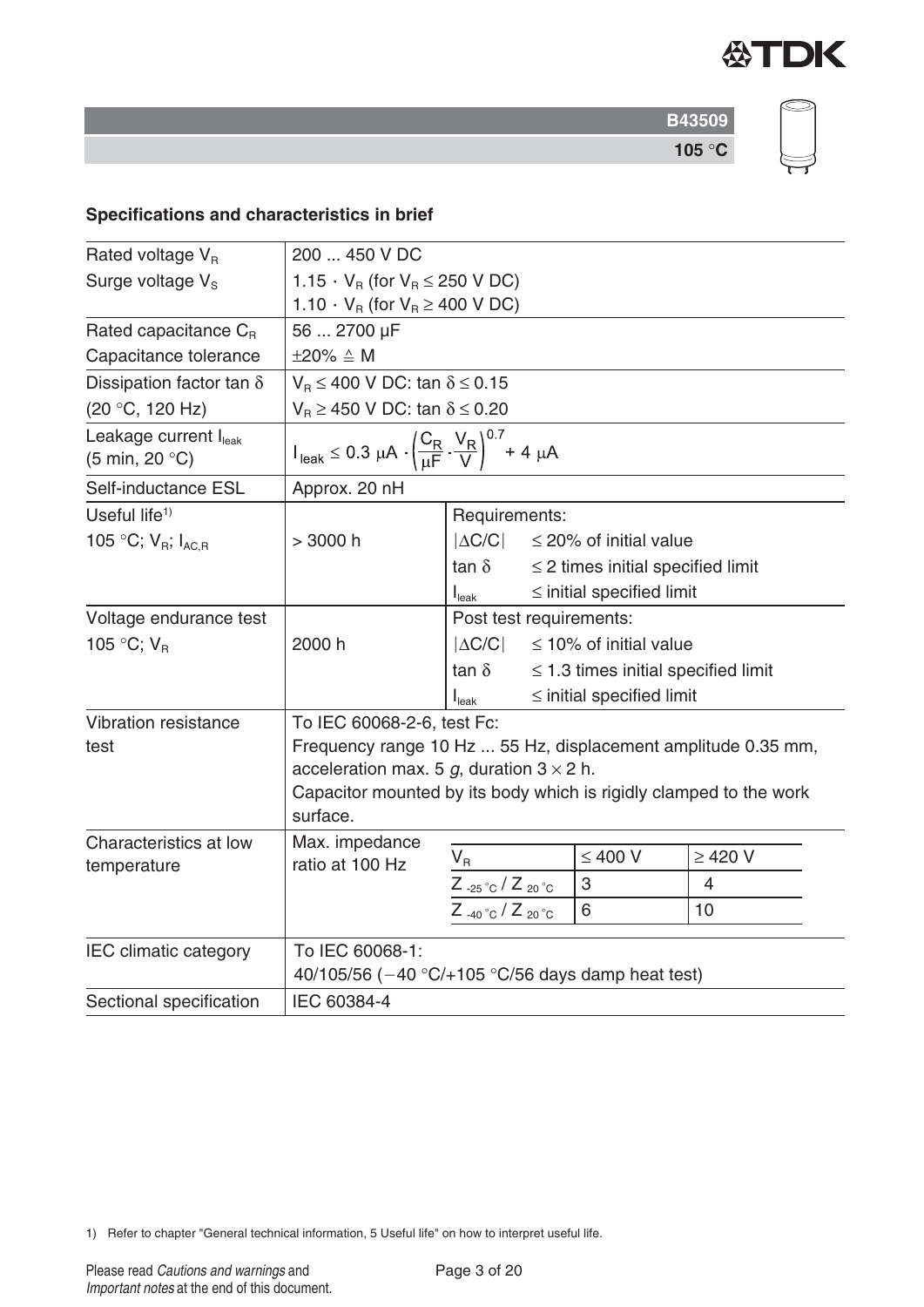

| <b>B43509</b> |
|---------------|
| 105 °C        |

#### **Dimensional drawings**

#### **Snap-in capacitors with standard insulation (PET)**





Snap-in terminals, length  $(6.3 \pm 1)$  mm.

Also available in a shorter version with a length of  $(4.5 - 1)$  mm.

Insulation is marked with "PET" on the sleeve. Safety vent on the base.

| Dimensions (mm) |     | Approx.    | Packing units |
|-----------------|-----|------------|---------------|
| $d + 1$         | 1±2 | weight (g) | (pcs.)        |
| $\overline{22}$ | 25  | 9          | 160           |
| 22              | 30  | 12         | 160           |
| 22              | 35  | 15         | 160           |
| 22              | 40  | 18         | 160           |
| 22              | 45  | 20         | 160           |
| 22              | 50  | 22         | 160           |
| $\overline{25}$ | 25  | 13         | 130           |
| 25              | 30  | 17         | 130           |
| 25              | 35  | 19         | 130           |
| 25              | 40  | 22         | 130           |
| 25              | 45  | 25         | 130           |
| 25              | 50  | 29         | 130           |
| 25              | 55  | 32         | 130           |

Snap-in capacitors are also available with 3 terminals (length  $(4.5 - 1)$  mm). Insulation is marked with "PET" on the sleeve. Safety vent on the base.

| Dimensions (mm) |     | Approx.    | Packing units |
|-----------------|-----|------------|---------------|
| $d + 1$         | 1±2 | weight (g) | (pcs.)        |
| $\overline{30}$ | 25  | 17         | 80            |
| 30              | 30  | 23         | 80            |
| 30              | 35  | 29         | 80            |
| 30              | 40  | 36         | 80            |
| 30              | 45  | 41         | 80            |
| 30              | 50  | 46         | 80            |
| 30              | 55  | 53         | 80            |
| 35              | 25  | 22         | 60            |
| 35              | 30  | 29         | 60            |
| 35              | 35  | 36         | 60            |
| 35              | 40  | 41         | 60            |
| 35              | 45  | 56         | 60            |
| 35              | 50  | 70         | 60            |
| 35              | 55  | 81         | 60            |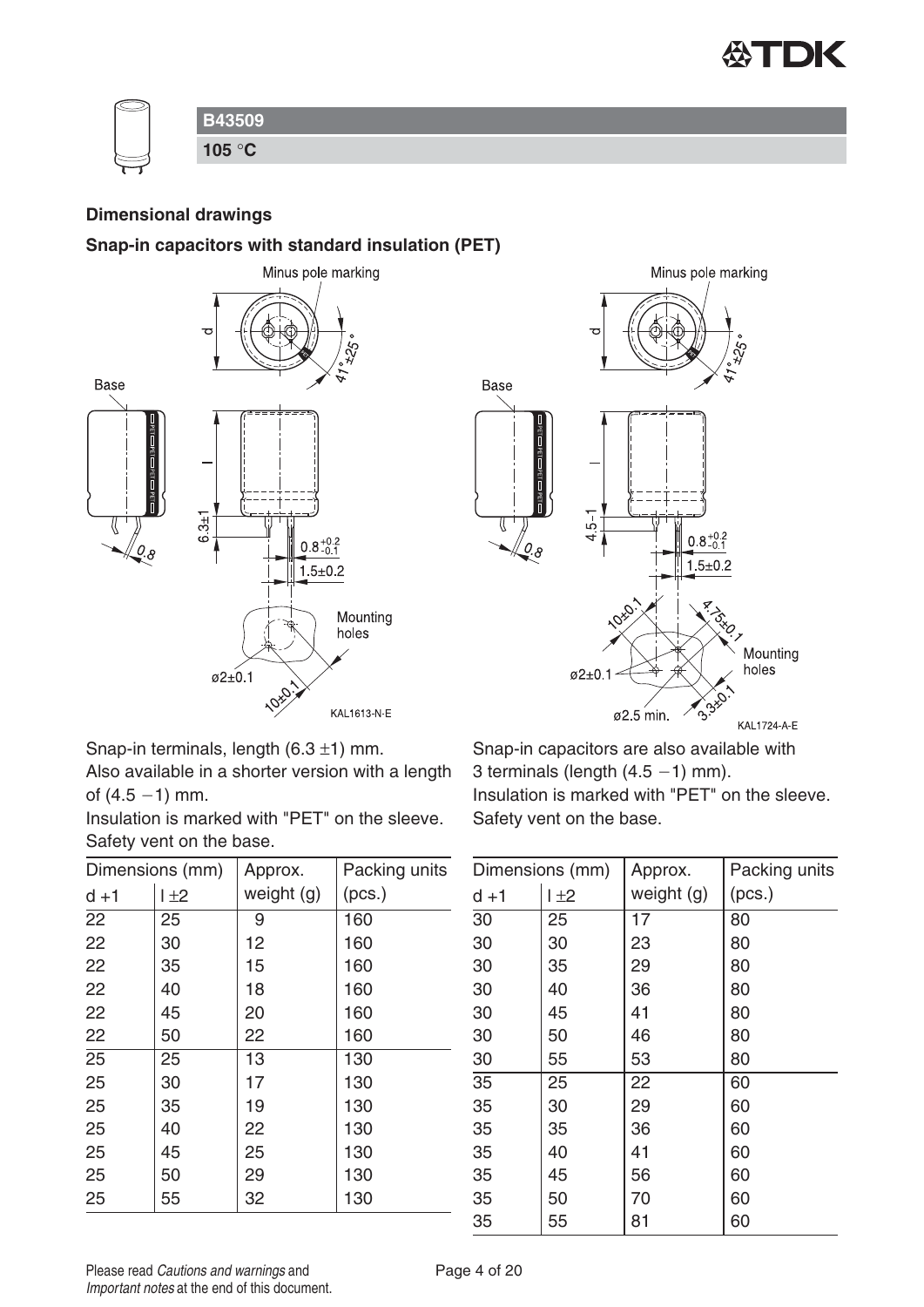

| $L \cup$ |  |
|----------|--|



### **Snap-in capacitors with PVC insulation and PET insulation cap on terminal side**



KAL1721-K-E

Snap-in terminals, length  $(6.3 + 1/-1.4)$  mm. Also available in a shorter version with a length of  $(4.5 - 1.4)$  mm. PET insulation cap is positioned under the insulation sleeve. Safety vent on the base.

| Dimensions (mm) |               | Approx.   | Packing units |
|-----------------|---------------|-----------|---------------|
| $d + 1.4$       | $1 + 2.2 - 2$ | weight(g) | (pcs.)        |
| 22              | 25            | 9         | 160           |
| 22              | 30            | 12        | 160           |
| 22              | 35            | 15        | 160           |
| 22              | 40            | 18        | 160           |
| 22              | 45            | 20        | 160           |
| 22              | 50            | 22        | 160           |
| $\overline{25}$ | 25            | 13        | 115           |
| 25              | 30            | 17        | 115           |
| 25              | 35            | 19        | 115           |
| 25              | 40            | 22        | 115           |
| 25              | 45            | 25        | 115           |
| 25              | 50            | 29        | 115           |
| 25              | 55            | 32        | 115           |

Snap-in capacitors are also available with 3 terminals (length  $(4.5 - 1.4)$  mm).

PET insulation cap is positioned under the insulation sleeve.

Safety vent on the base.

| Dimensions (mm) |               | Approx.    | Packing units |
|-----------------|---------------|------------|---------------|
| $d + 1.4$       | $1 + 2.2 - 2$ | weight (g) | (pcs.)        |
| 30              | 25            | 17         | 80            |
| 30              | 30            | 23         | 80            |
| 30              | 35            | 29         | 80            |
| 30              | 40            | 36         | 80            |
| 30              | 45            | 41         | 80            |
| 30              | 50            | 46         | 80            |
| 30              | 55            | 53         | 80            |
| 35              | 25            | 22         | 60            |
| 35              | 30            | 29         | 60            |
| 35              | 35            | 36         | 60            |
| 35              | 40            | 41         | 60            |
| 35              | 45            | 56         | 60            |
| 35              | 50            | 70         | 60            |
| 35              | 55            | 81         | 60            |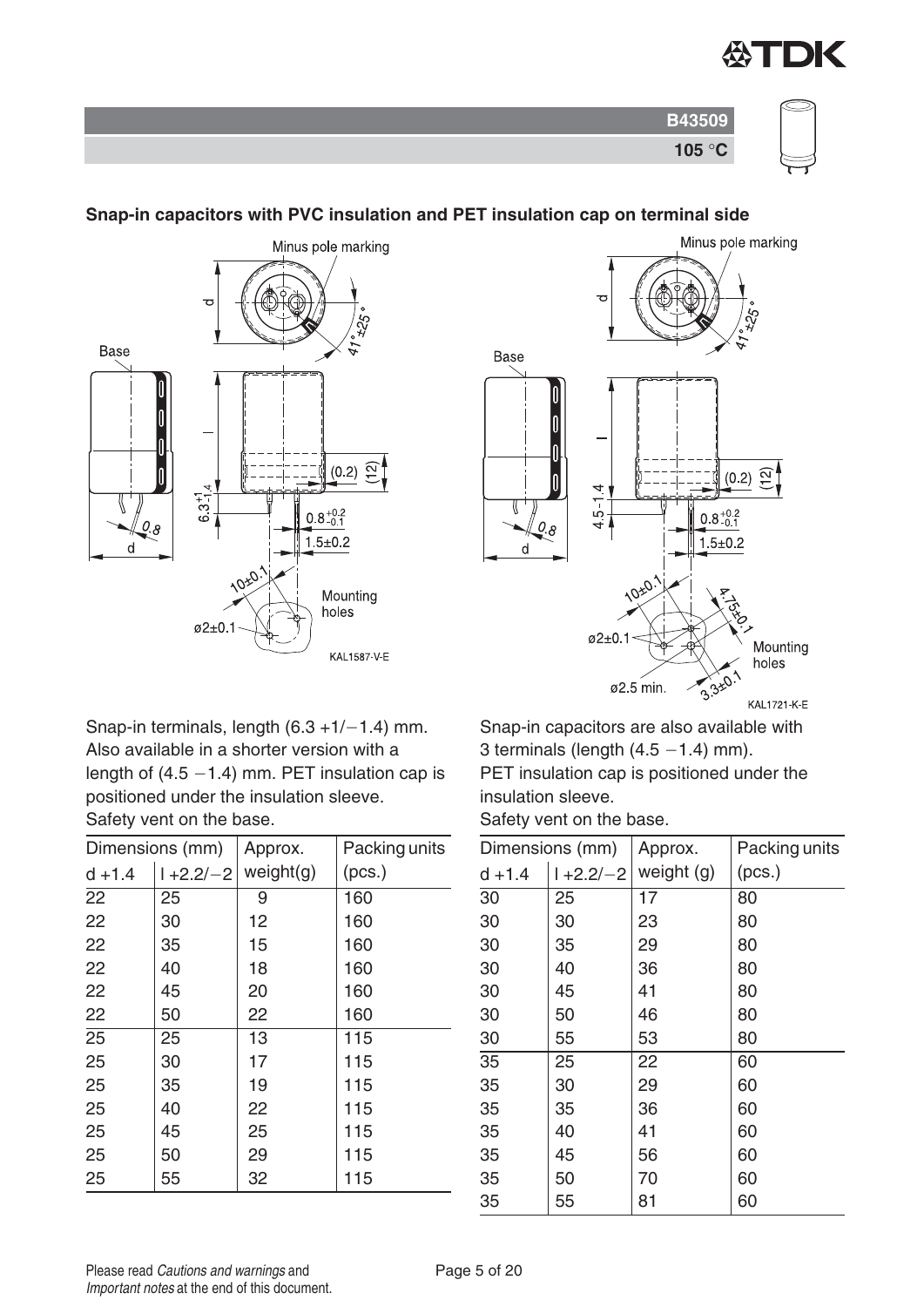

| ∼               |
|-----------------|
| 105 $\degree$ C |

### **Packing of snap-in capacitors**



For ecological reasons the packing is pure cardboard.

### **Ordering codes for terminal styles and insulation features**

Identification in 3rd block of ordering code

| Snap-in capacitors        |                    |                  |  |  |  |  |
|---------------------------|--------------------|------------------|--|--|--|--|
| <b>Terminal version</b>   | Insulation version |                  |  |  |  |  |
|                           | <b>PET</b>         | PVC plus PET cap |  |  |  |  |
| Standard terminals 6.3 mm | <b>M060</b>        | <b>M080</b>      |  |  |  |  |
| Short terminals 4.5 mm    | M067               | M087             |  |  |  |  |
| 3 terminals 4.5 mm        | M062               | M082             |  |  |  |  |

Ordering examples:

- 
- B43509A9107M067 } snap-in capacitor with short terminals and PET insulation
- 
- B43509A9107M062 } snap-in capacitor with 3 terminals and PET insulation
- 
- B43509A9107M080 } snap-in capacitor with standard terminals and PVC insulation with additional PET insulation cap on terminal side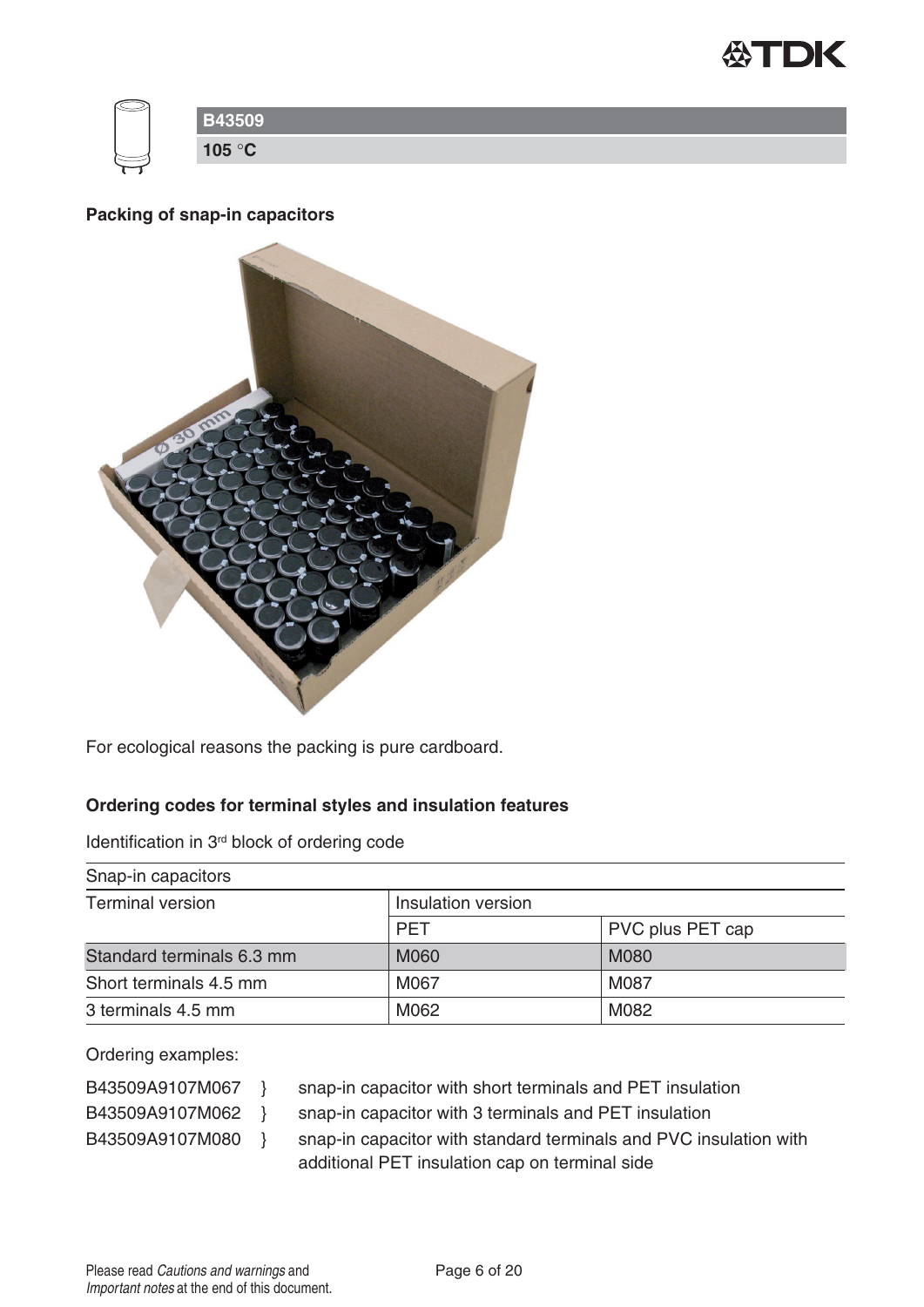

# **Overview of available types**

The capacitance and voltage ratings listed below are available in different case sizes upon request. Other voltage and capacitance ratings are also available upon request.

| $V_R$ (V DC) | 200                               | 250            | 400            | 450            |  |  |
|--------------|-----------------------------------|----------------|----------------|----------------|--|--|
|              | Case dimensions $d \times l$ (mm) |                |                |                |  |  |
| $C_R(\mu F)$ |                                   |                |                |                |  |  |
| 56           |                                   |                |                | $22 \times 25$ |  |  |
| 68           |                                   |                | $22 \times 25$ | $22 \times 30$ |  |  |
| 82           |                                   |                | $22 \times 30$ | $22 \times 35$ |  |  |
|              |                                   |                |                | $25 \times 25$ |  |  |
| 100          |                                   |                | $22 \times 30$ | $22 \times 35$ |  |  |
|              |                                   |                | $25 \times 25$ | $25 \times 30$ |  |  |
|              |                                   |                |                | $30 \times 25$ |  |  |
| 120          |                                   |                | $22 \times 35$ | $22 \times 40$ |  |  |
|              |                                   |                | $25 \times 30$ | $25 \times 35$ |  |  |
|              |                                   |                |                | $30 \times 25$ |  |  |
| 150          |                                   |                | $22 \times 40$ | $22 \times 50$ |  |  |
|              |                                   |                | $25 \times 30$ | $25 \times 40$ |  |  |
|              |                                   |                | $30 \times 25$ | $30 \times 30$ |  |  |
|              |                                   |                |                | $35 \times 25$ |  |  |
| 180          |                                   |                | $22 \times 45$ | $25 \times 45$ |  |  |
|              |                                   |                | $25 \times 35$ | $30 \times 35$ |  |  |
|              |                                   |                | $30 \times 30$ | $35 \times 30$ |  |  |
| 220          |                                   | $22 \times 25$ | $22 \times 50$ | $25 \times 50$ |  |  |
|              |                                   |                | $25 \times 40$ | $30 \times 40$ |  |  |
|              |                                   |                | $30 \times 30$ | $35 \times 30$ |  |  |
|              |                                   |                | $35 \times 25$ |                |  |  |
| 270          | $22 \times 25$                    | $22 \times 30$ | $25 \times 45$ | $30 \times 45$ |  |  |
|              |                                   | $25 \times 25$ | $30 \times 35$ | $35 \times 35$ |  |  |
|              |                                   |                | $35 \times 30$ |                |  |  |
| 330          | $22 \times 30$                    | $22 \times 35$ | $25 \times 55$ | $30 \times 50$ |  |  |
|              |                                   | $25 \times 30$ | $30 \times 40$ | $35 \times 40$ |  |  |
|              |                                   |                | $35 \times 35$ |                |  |  |
| 390          | $22 \times 30$                    | $22 \times 35$ | $30 \times 45$ | $30 \times 55$ |  |  |
|              | $25 \times 25$                    | $25 \times 30$ | $35 \times 35$ | $35 \times 45$ |  |  |
| 470          | $22 \times 35$                    | $22 \times 40$ | $30 \times 55$ | $35 \times 50$ |  |  |
|              | $25 \times 30$                    | $25 \times 35$ | $35 \times 40$ |                |  |  |
|              | $30 \times 25$                    | $30 \times 25$ |                |                |  |  |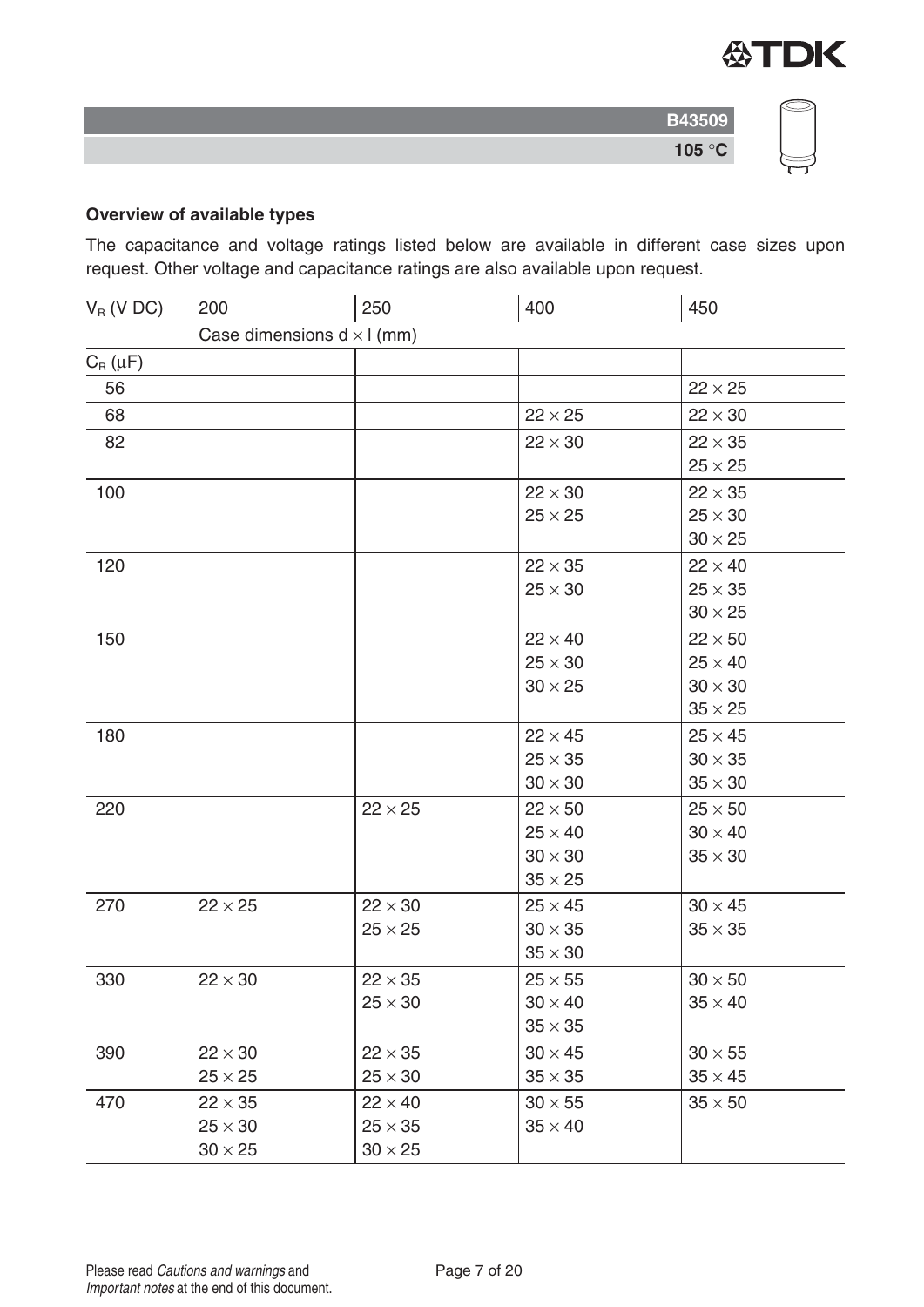



# **Overview of available types**

The capacitance and voltage ratings listed below are available in different case sizes upon request. Other voltage and capacitance ratings are also available upon request.

| $V_R$ (V DC) | 200                               | 250            | 400            | 450 |  |  |  |  |
|--------------|-----------------------------------|----------------|----------------|-----|--|--|--|--|
|              | Case dimensions $d \times l$ (mm) |                |                |     |  |  |  |  |
| $C_R(\mu F)$ |                                   |                |                |     |  |  |  |  |
| 560          | $22 \times 40$                    | $22 \times 45$ | $35 \times 45$ |     |  |  |  |  |
|              | $25 \times 30$                    | $25 \times 40$ |                |     |  |  |  |  |
|              | $30 \times 25$                    | $30 \times 30$ |                |     |  |  |  |  |
|              |                                   | $35 \times 25$ |                |     |  |  |  |  |
| 680          | $22 \times 45$                    | $25 \times 45$ | $35 \times 55$ |     |  |  |  |  |
|              | $25 \times 35$                    | $30 \times 35$ |                |     |  |  |  |  |
|              | $30 \times 30$                    | $35 \times 30$ |                |     |  |  |  |  |
|              | $35 \times 25$                    |                |                |     |  |  |  |  |
| 820          | $22 \times 50$                    | $25 \times 50$ |                |     |  |  |  |  |
|              | $25 \times 40$                    | $30 \times 40$ |                |     |  |  |  |  |
|              | $30 \times 30$                    | $35 \times 30$ |                |     |  |  |  |  |
|              | $35 \times 25$                    |                |                |     |  |  |  |  |
| 1000         | $25 \times 45$                    | $25 \times 55$ |                |     |  |  |  |  |
|              | $30 \times 35$                    | $30 \times 45$ |                |     |  |  |  |  |
|              | $35 \times 30$                    | $35\times35$   |                |     |  |  |  |  |
| 1200         | $25 \times 55$                    | $30 \times 50$ |                |     |  |  |  |  |
|              | $30 \times 40$                    | $35 \times 40$ |                |     |  |  |  |  |
|              | $35 \times 30$                    |                |                |     |  |  |  |  |
| 1500         | $30 \times 45$                    | $35 \times 45$ |                |     |  |  |  |  |
|              | $35 \times 35$                    |                |                |     |  |  |  |  |
| 1800         | $30 \times 55$                    | $35 \times 50$ |                |     |  |  |  |  |
|              | $35 \times 40$                    |                |                |     |  |  |  |  |
| 2200         | $35 \times 50$                    |                |                |     |  |  |  |  |
| 2700         | $35 \times 55$                    |                |                |     |  |  |  |  |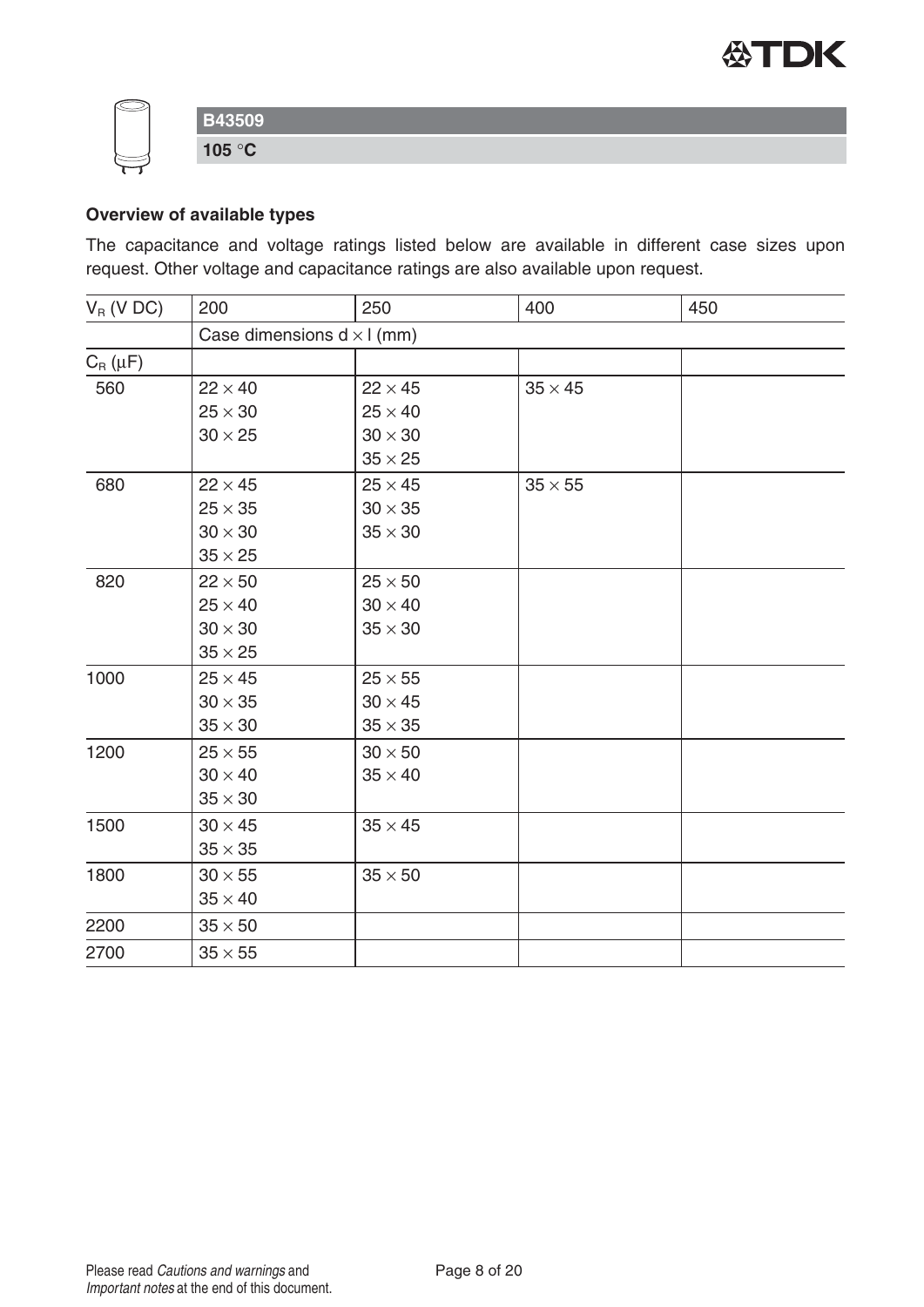

# **Technical data and ordering codes**

| $C_{R}$          | Case           | ESR <sub>typ</sub> | ESR <sub>typ</sub> | $Z_{\text{max}}$ | $I_{AC,max}$ | $I_{AC,max}$ | $I_{AC,R}$ | Ordering code    |
|------------------|----------------|--------------------|--------------------|------------------|--------------|--------------|------------|------------------|
| 100 Hz           | dimensions     | 100 Hz             | 300 Hz             | 10 kHz           | 100 Hz       | 100 Hz       | 100 Hz     | (composition see |
| 20 °C            | $d \times l$   | 20 °C              | 60 °C              | 20 °C            | 60 °C        | 85 °C        | 105 °C     | below)           |
| $\mu$ F          | mm             | $m\Omega$          | $m\Omega$          | $m\Omega$        | A            | A            | A          |                  |
| $V_R = 200 V DC$ |                |                    |                    |                  |              |              |            |                  |
| 270              | $22 \times 25$ | 360                | 110                | 530              | 2.58         | 1.93         | 0.96       | B43509A2277M0*#  |
| 330              | $22 \times 30$ | 290                | 90                 | 430              | 2.99         | 2.23         | 1.12       | B43509A2337M0*#  |
| 390              | $22 \times 30$ | 260                | 85                 | 390              | 3.23         | 2.41         | 1.21       | B43509A2397M0*#  |
| 390              | $25 \times 25$ | 270                | 95                 | 410              | 3.11         | 2.32         | 1.16       | B43509B2397M0*#  |
| 470              | $22 \times 35$ | 210                | 65                 | 310              | 3.82         | 2.85         | 1.43       | B43509A2477M0*#  |
| 470              | $25 \times 30$ | 210                | 75                 | 320              | 3.68         | 2.74         | 1.37       | B43509B2477M0*#  |
| 470              | $30 \times 25$ | 220                | 85                 | 340              | 3.56         | 2.65         | 1.33       | B43509C2477M0*#  |
| 560              | $22 \times 40$ | 170                | 55                 | 260              | 4.37         | 3.25         | 1.63       | B43509A2567M0*#  |
| 560              | $25 \times 30$ | 190                | 70                 | 290              | 3.94         | 2.93         | 1.47       | B43509B2567M0*#  |
| 560              | $30 \times 25$ | 200                | 85                 | 300              | 3.80         | 2.82         | 1.41       | B43509C2567M0*#  |
| 680              | $22 \times 45$ | 150                | 50                 | 230              | 4.90         | 3.66         | 1.84       | B43509A2687M0*#  |
| 680              | $25 \times 35$ | 160                | 55                 | 240              | 4.56         | 3.40         | 1.70       | B43509B2687M0*#  |
| 680              | $30 \times 30$ | 160                | 65                 | 240              | 4.45         | 3.31         | 1.66       | B43509C2687M0*#  |
| 680              | $35 \times 25$ | 180                | 85                 | 270              | 4.14         | 3.08         | 1.54       | B43509D2687M0*#  |
| 820              | $22 \times 50$ | 120                | 40                 | 190              | 5.65         | 4.21         | 2.11       | B43509A2827M0*#  |
| 820              | $25 \times 40$ | 130                | 45                 | 200              | 5.23         | 3.90         | 1.95       | B43509B2827M0*#  |
| 820              | $30 \times 30$ | 140                | 65                 | 230              | 4.64         | 3.45         | 1.73       | B43509C2827M0*#  |
| 820              | $35 \times 25$ | 170                | 90                 | 260              | 4.19         | 3.11         | 1.56       | B43509D2827M0*#  |
| 1000             | $25 \times 45$ | 110                | 40                 | 170              | 6.03         | 4.49         | 2.25       | B43509A2108M0*#  |
| 1000             | $30 \times 35$ | 120                | 50                 | 190              | 5.38         | 4.00         | 2.01       | B43509B2108M0*#  |
| 1000             | $35 \times 30$ | 130                | 65                 | 200              | 5.09         | 3.78         | 2.02       | B43509C2108M0*#  |
| 1200             | $25 \times 55$ | 90                 | 32                 | 140              | 7.08         | 5.27         | 2.64       | B43509A2128M0*#  |
| 1200             | $30 \times 40$ | 100                | 45                 | 160              | 6.13         | 4.56         | 2.44       | B43509B2128M0*#  |
| 1200             | $35 \times 30$ | 120                | 70                 | 190              | 5.13         | 3.81         | 2.03       | B43509C2128M0*#  |
| 1500             | $30 \times 45$ | 80                 | 38                 | 130              | 7.05         | 5.24         | 2.80       | B43509A2158M0*#  |
| 1500             | $35 \times 35$ | 95                 | 55                 | 160              | 5.98         | 4.44         | 2.37       | B43509B2158M0*#  |
| 1800             | $30 \times 55$ | 65                 | 30                 | 110              | 8.31         | 6.19         | 3.31       | B43509A2188M0*#  |
| 1800             | $35 \times 40$ | 80                 | 45                 | 130              | 6.80         | 5.06         | 2.70       | B43509B2188M0*#  |
| 2200             | $35 \times 50$ | 60                 | 34                 | 100              | 8.46         | 6.29         | 3.36       | B43509A2228M0*#  |
| 2700             | $35 \times 55$ | 55                 | 32                 | 90               | 9.17         | 6.82         | 3.64       | B43509A2278M0*#  |

#### **Composition of ordering code**

 $* =$  Insulation feature  $* =$  Terminal style

- $6 = PET$  insulation
- 8 = PVC insulation with additional PET insulation cap on terminal side
- 

 $0 =$  snap-in standard terminals (6.3 mm)

- $2 =$  snap-in 3 terminals (4.5 mm)
- $7 =$  snap-in short terminals (4.5 mm)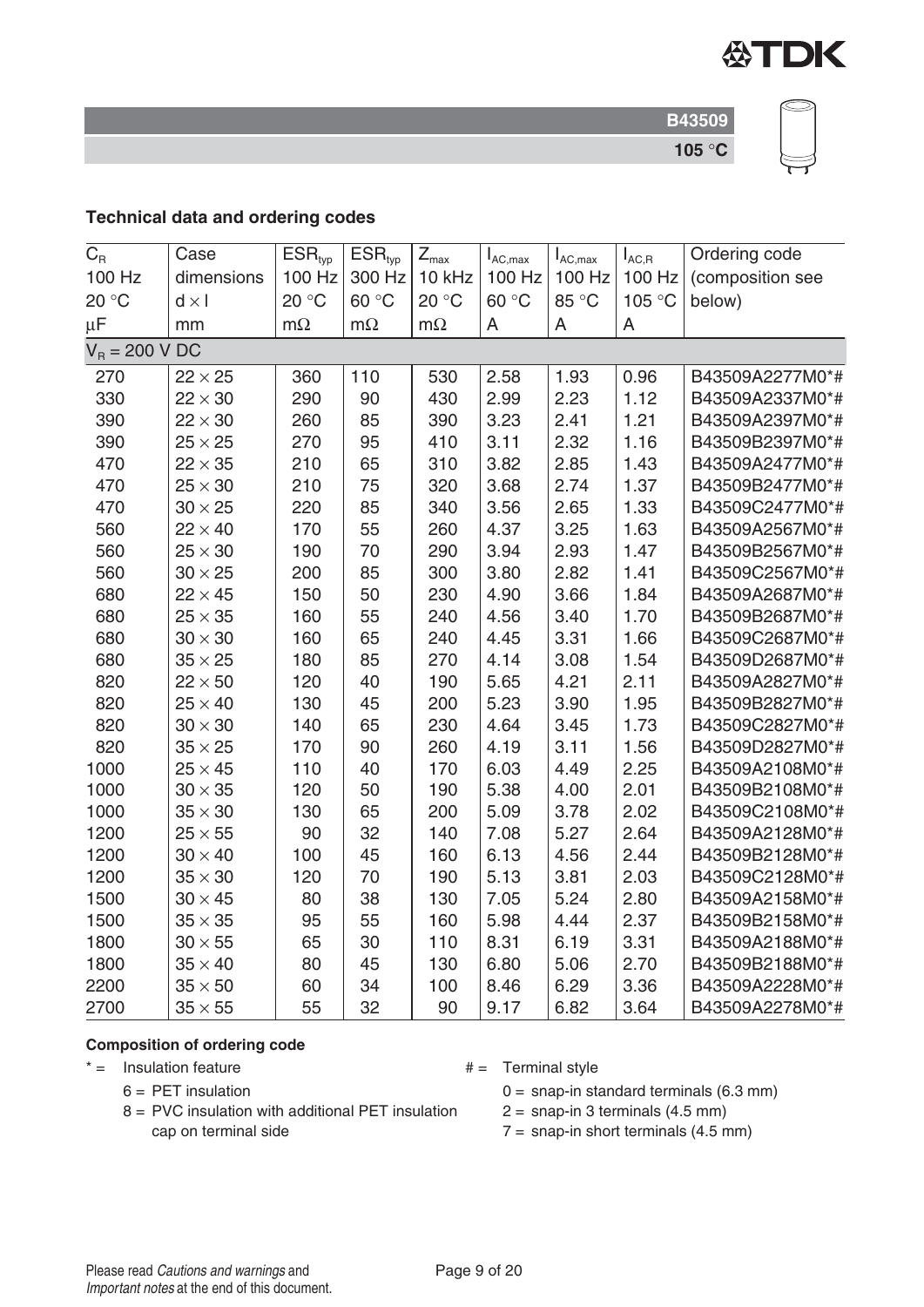

**105** °**C**

# **Technical data and ordering codes**

| $C_{\mbox{\tiny R}}$ | Case           | $ESR_{typ}$ | ESR <sub>typ</sub> | $Z_{\text{max}}$ | $I_{AC,max}$ | $I_{AC,max}$ | $I_{AC,R}$ | Ordering code    |
|----------------------|----------------|-------------|--------------------|------------------|--------------|--------------|------------|------------------|
| 100 Hz               | dimensions     | 100 Hz      | 300 Hz             | 10 kHz           | 100 Hz       | 100 Hz       | 100 Hz     | (composition see |
| 20 °C                | $d \times I$   | 20 °C       | 60 °C              | 20 °C            | 60 °C        | 85 °C        | 105 °C     | below)           |
| $\mu$ F              | mm             | $m\Omega$   | $m\Omega$          | $m\Omega$        | A            | A            | A          |                  |
| $V_R = 250 V DC$     |                |             |                    |                  |              |              |            |                  |
| 220                  | $22 \times 25$ | 370         | 120                | 530              | 2.41         | 1.79         | 0.90       | B43509E2227M0*#  |
| 270                  | $22 \times 30$ | 290         | 95                 | 410              | 2.87         | 2.13         | 1.07       | B43509E2277M0*#  |
| 270                  | $25 \times 25$ | 300         | 100                | 420              | 2.79         | 2.08         | 1.04       | B43509F2277M0*#  |
| 330                  | $22 \times 35$ | 240         | 75                 | 330              | 3.33         | 2.48         | 1.24       | B43509E2337M0*#  |
| 330                  | $25 \times 30$ | 240         | 80                 | 340              | 3.25         | 2.42         | 1.21       | B43509F2337M0*#  |
| 390                  | $22 \times 35$ | 210         | 70                 | 300              | 3.61         | 2.68         | 1.34       | B43509E2397M0*#  |
| 390                  | $25 \times 30$ | 220         | 75                 | 310              | 3.48         | 2.59         | 1.30       | B43509F2397M0*#  |
| 470                  | $22 \times 40$ | 170         | 60                 | 250              | 4.16         | 3.10         | 1.55       | B43509E2477M0*#  |
| 470                  | $25 \times 35$ | 170         | 60                 | 250              | 4.11         | 3.06         | 1.53       | B43509F2477M0*#  |
| 470                  | $30 \times 25$ | 200         | 90                 | 300              | 3.60         | 2.68         | 1.34       | B43509G2477M0*#  |
| 560                  | $22 \times 45$ | 150         | 50                 | 210              | 4.76         | 3.54         | 1.77       | B43509E2567M0*#  |
| 560                  | $25 \times 40$ | 140         | 50                 | 210              | 4.69         | 3.49         | 1.75       | B43509F2567M0*#  |
| 560                  | $30 \times 30$ | 160         | 70                 | 230              | 4.29         | 3.19         | 1.59       | B43509G2567M0*#  |
| 560                  | $35 \times 25$ | 180         | 90                 | 270              | 3.98         | 2.96         | 1.48       | B43509H2567M0*#  |
| 680                  | $25 \times 45$ | 120         | 45                 | 180              | 5.40         | 4.02         | 2.01       | B43509E2687M0*#  |
| 680                  | $30 \times 35$ | 130         | 55                 | 190              | 4.95         | 3.68         | 1.84       | B43509F2687M0*#  |
| 680                  | $35 \times 30$ | 140         | 70                 | 210              | 4.68         | 3.48         | 1.86       | B43509G2687M0*#  |
| 820                  | $25 \times 50$ | 100         | 38                 | 150              | 6.02         | 4.48         | 2.24       | B43509E2827M0*#  |
| 820                  | $30 \times 40$ | 110         | 45                 | 160              | 5.65         | 4.21         | 2.25       | B43509F2827M0*#  |
| 820                  | $35 \times 30$ | 130         | 70                 | 200              | 4.81         | 3.57         | 1.91       | B43509G2827M0*#  |
| 1000                 | $25 \times 55$ | 85          | 34                 | 130              | 6.94         | 5.16         | 2.58       | B43509E2108M0*#  |
| 1000                 | $30 \times 45$ | 90          | 40                 | 140              | 6.46         | 4.81         | 2.57       | B43509F2108M0*#  |
| 1000                 | $35 \times 35$ | 100         | 55                 | 160              | 5.69         | 4.23         | 2.25       | B43509G2108M0*#  |
| 1200                 | $30 \times 50$ | 80          | 36                 | 120              | 7.11         | 5.29         | 2.83       | B43509E2128M0*#  |
| 1200                 | $35 \times 40$ | 85          | 45                 | 130              | 6.47         | 4.81         | 2.57       | B43509F2128M0*#  |
| 1500                 | $35 \times 45$ | 75          | 40                 | 120              | 7.18         | 5.34         | 2.85       | B43509E2158M0*#  |
| 1800                 | $35 \times 50$ | 65          | 36                 | 100              | 8.03         | 5.97         | 3.18       | B43509E2188M0*#  |

#### **Composition of ordering code**

 $* =$  Insulation feature  $* =$  Terminal style

- $6 = PET$  insulation
- 8 = PVC insulation with additional PET insulation cap on terminal side
- - $0 =$  snap-in standard terminals (6.3 mm)
	- $2 =$  snap-in 3 terminals (4.5 mm)
	- $7 =$  snap-in short terminals  $(4.5 \text{ mm})$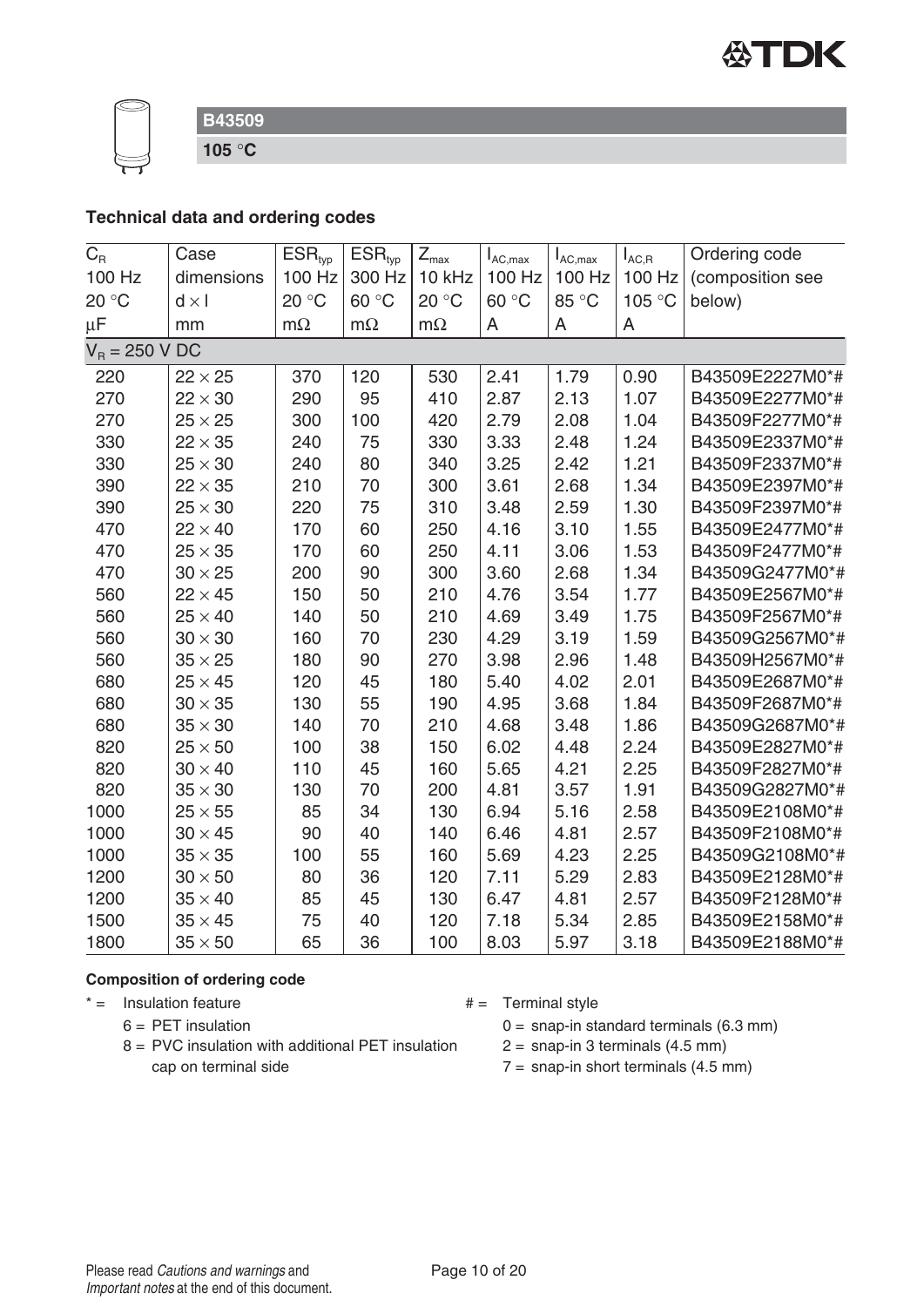

# **Technical data and ordering codes**

| $C_{R}$          | Case           | $ESR_{typ}$ | ESR <sub>typ</sub> | $Z_{\text{max}}$ | $I_{AC,max}$ | $I_{AC,max}$ | $I_{AC,R}$ | Ordering code    |
|------------------|----------------|-------------|--------------------|------------------|--------------|--------------|------------|------------------|
| 100 Hz           | dimensions     | 100 Hz      | 300 Hz             | 10 kHz           | 100 Hz       | 100 Hz       | 100 Hz     | (composition see |
| 20 °C            | $d \times l$   | 20 °C       | 60 °C              | 20 °C            | 60 °C        | 85 °C        | 105 °C     | below)           |
| $\mu$ F          | mm             | $m\Omega$   | $m\Omega$          | $m\Omega$        | A            | A            | A          |                  |
| $V_B = 400 V DC$ |                |             |                    |                  |              |              |            |                  |
| 68               | $22 \times 25$ | 1200        | 330                | 1700             | 1.36         | 1.02         | 0.51       | B43509A9686M0*#  |
| 82               | $22 \times 30$ | 960         | 270                | 1400             | 1.55         | 1.16         | 0.58       | B43509A9826M0*#  |
| 100              | $22 \times 30$ | 790         | 220                | 1200             | 1.78         | 1.33         | 0.67       | B43509A9107M0*#  |
| 100              | $25 \times 25$ | 800         | 230                | 1200             | 1.80         | 1.34         | 0.67       | B43509B9107M0*#  |
| 120              | $22 \times 35$ | 660         | 190                | 940              | 2.04         | 1.52         | 0.76       | B43509A9127M0*#  |
| 120              | $25 \times 30$ | 660         | 190                | 950              | 2.03         | 1.52         | 0.76       | B43509B9127M0*#  |
| 150              | $22 \times 40$ | 530         | 150                | 760              | 2.41         | 1.80         | 0.90       | B43509A9157M0*#  |
| 150              | $25 \times 30$ | 530         | 160                | 770              | 2.36         | 1.76         | 0.88       | B43509B9157M0*#  |
| 150              | $30 \times 25$ | 540         | 170                | 790              | 2.38         | 1.77         | 0.89       | B43509C9157M0*#  |
| 180              | $22 \times 45$ | 440         | 130                | 630              | 2.77         | 2.07         | 1.04       | B43509A9187M0*#  |
| 180              | $25 \times 35$ | 440         | 130                | 640              | 2.70         | 2.01         | 1.01       | B43509B9187M0*#  |
| 180              | $30 \times 30$ | 450         | 140                | 650              | 2.70         | 2.02         | 1.01       | B43509C9187M0*#  |
| 220              | $22 \times 50$ | 360         | 100                | 520              | 3.24         | 2.42         | 1.21       | B43509A9227M0*#  |
| 220              | $25 \times 40$ | 360         | 110                | 530              | 3.13         | 2.33         | 1.17       | B43509B9227M0*#  |
| 220              | $30 \times 30$ | 380         | 120                | 550              | 3.05         | 2.27         | 1.13       | B43509C9227M0*#  |
| 220              | $35 \times 25$ | 390         | 140                | 580              | 3.02         | 2.24         | 1.12       | B43509D9227M0*#  |
| 270              | $25 \times 45$ | 300         | 90                 | 430              | 3.64         | 2.72         | 1.36       | B43509A9277M0*#  |
| 270              | $30 \times 35$ | 300         | 100                | 450              | 3.52         | 2.62         | 1.31       | B43509B9277M0*#  |
| 270              | $35 \times 30$ | 320         | 110                | 460              | 3.49         | 2.60         | 1.39       | B43509C9277M0*#  |
| 330              | $25 \times 55$ | 240         | 70                 | 350              | 4.28         | 3.20         | 1.60       | B43509A9337M0*#  |
| 330              | $30 \times 40$ | 250         | 80                 | 370              | 4.06         | 3.02         | 1.62       | B43509B9337M0*#  |
| 330              | $35 \times 35$ | 260         | 90                 | 380              | 4.00         | 2.98         | 1.60       | B43509C9337M0*#  |
| 390              | $30 \times 45$ | 210         | 70                 | 310              | 4.58         | 3.42         | 1.83       | B43509A9397M0*#  |
| 390              | $35 \times 35$ | 220         | 85                 | 330              | 4.35         | 3.24         | 1.73       | B43509B9397M0*#  |
| 470              | $30 \times 55$ | 180         | 55                 | 260              | 5.32         | 3.97         | 2.13       | B43509A9477M0*#  |
| 470              | $35 \times 40$ | 190         | 70                 | 280              | 4.95         | 3.69         | 1.97       | B43509B9477M0*#  |
| 560              | $35 \times 45$ | 160         | 60                 | 240              | 5.60         | 4.17         | 2.23       | B43509A9567M0*#  |
| 680              | $35 \times 55$ | 130         | 45                 | 190              | 6.53         | 4.87         | 2.61       | B43509A9687M0*#  |

#### **Composition of ordering code**

 $* =$  Insulation feature  $* =$  Terminal style

- $6 = PET$  insulation
- 8 = PVC insulation with additional PET insulation cap on terminal side
- - $0 =$  snap-in standard terminals (6.3 mm)

 $2 =$  snap-in 3 terminals (4.5 mm)

 $7 =$  snap-in short terminals (4.5 mm)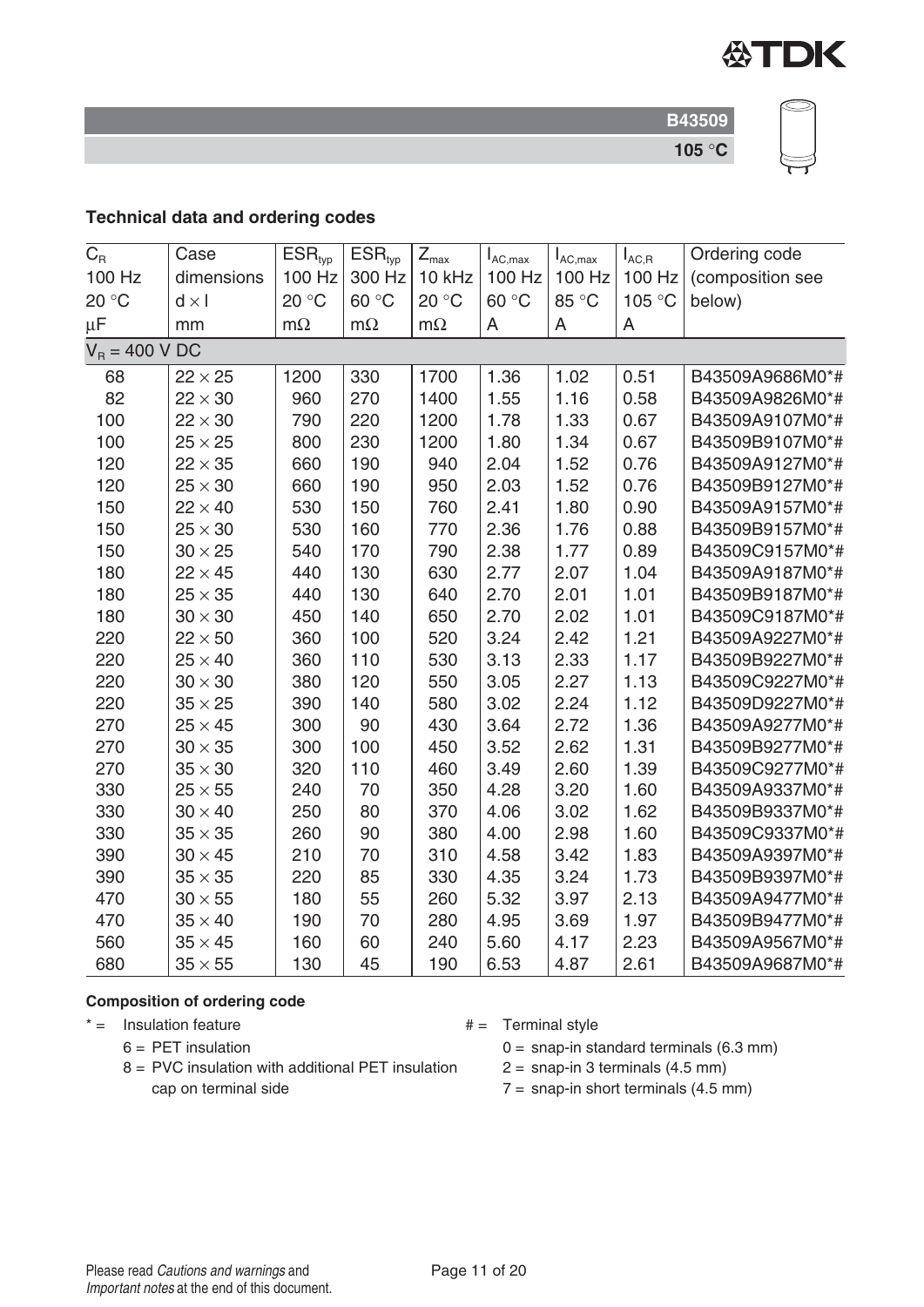

**105** °**C**

# **Technical data and ordering codes**

| $C_R$            | Case           | ESR <sub>typ</sub> | ESR <sub>typ</sub> | $Z_{\text{max}}$ | $I_{AC,max}$ | $I_{AC,max}$ | $I_{AC,R}$ | Ordering code    |
|------------------|----------------|--------------------|--------------------|------------------|--------------|--------------|------------|------------------|
| 100 Hz           | dimensions     | 100 Hz             | 300 Hz             | 10 kHz           | 100 Hz       | 100 Hz       | 100 Hz     | (composition see |
| 20 °C            | $d \times I$   | 20 °C              | 60 °C              | 20 °C            | 60 °C        | 85 °C        | 105 °C     | below)           |
| $\mu$ F          | mm             | $m\Omega$          | $m\Omega$          | $m\Omega$        | A            | A            | A          |                  |
| $V_R = 450 V DC$ |                |                    |                    |                  |              |              |            |                  |
| 56               | $22 \times 25$ | 1700               | 450                | 2600             | 1.18         | 0.88         | 0.44       | B43509A5566M0*#  |
| 68               | $22 \times 30$ | 1400               | 370                | 2100             | 1.35         | 1.01         | 0.51       | B43509A5686M0*#  |
| 82               | $22 \times 35$ | 1200               | 300                | 1800             | 1.55         | 1.16         | 0.58       | B43509A5826M0*#  |
| 82               | $25 \times 25$ | 1200               | 320                | 1800             | 1.56         | 1.16         | 0.58       | B43509B5826M0*#  |
| 100              | $22 \times 35$ | 980                | 250                | 1500             | 1.79         | 1.34         | 0.67       | B43509A5107M0*#  |
| 100              | $25 \times 30$ | 980                | 260                | 1500             | 1.79         | 1.33         | 0.67       | B43509B5107M0*#  |
| 100              | $30 \times 25$ | 990                | 270                | 1500             | 1.83         | 1.37         | 0.68       | B43509C5107M0*#  |
| 120              | $22 \times 40$ | 810                | 210                | 1200             | 2.06         | 1.53         | 0.77       | B43509A5127M0*#  |
| 120              | $25 \times 35$ | 820                | 220                | 1200             | 2.03         | 1.52         | 0.76       | B43509B5127M0*#  |
| 120              | $30 \times 25$ | 830                | 230                | 1300             | 2.05         | 1.53         | 0.76       | B43509C5127M0*#  |
| 150              | $22 \times 50$ | 650                | 170                | 950              | 2.46         | 1.83         | 0.92       | B43509A5157M0*#  |
| 150              | $25 \times 40$ | 650                | 170                | 960              | 2.39         | 1.79         | 0.90       | B43509B5157M0*#  |
| 150              | $30 \times 30$ | 660                | 180                | 980              | 2.39         | 1.78         | 0.89       | B43509C5157M0*#  |
| 150              | $35 \times 25$ | 680                | 200                | 1100             | 2.42         | 1.81         | 0.90       | B43509D5157M0*#  |
| 180              | $25 \times 45$ | 540                | 140                | 800              | 2.75         | 2.05         | 1.03       | B43509A5187M0*#  |
| 180              | $30 \times 35$ | 550                | 150                | 810              | 2.71         | 2.02         | 1.01       | B43509B5187M0*#  |
| 180              | $35 \times 30$ | 560                | 160                | 830              | 2.74         | 2.05         | 1.10       | B43509C5187M0*#  |
| 220              | $25 \times 50$ | 450                | 120                | 660              | 3.20         | 2.39         | 1.20       | B43509A5227M0*#  |
| 220              | $30 \times 40$ | 450                | 120                | 670              | 3.12         | 2.33         | 1.25       | B43509B5227M0*#  |
| 220              | $35 \times 30$ | 470                | 140                | 700              | 3.08         | 2.29         | 1.22       | B43509C5227M0*#  |
| 270              | $30 \times 45$ | 370                | 100                | 550              | 3.61         | 2.69         | 1.44       | B43509A5277M0*#  |
| 270              | $35 \times 35$ | 380                | 120                | 570              | 3.54         | 2.64         | 1.41       | B43509B5277M0*#  |
| 330              | $30 \times 50$ | 300                | 85                 | 450              | 4.17         | 3.11         | 1.66       | B43509A5337M0*#  |
| 330              | $35 \times 40$ | 310                | 95                 | 470              | 4.06         | 3.02         | 1.62       | B43509B5337M0*#  |
| 390              | $30 \times 55$ | 260                | 75                 | 380              | 4.74         | 3.53         | 1.89       | B43509A5397M0*#  |
| 390              | $35 \times 45$ | 260                | 80                 | 400              | 4.56         | 3.40         | 1.82       | B43509B5397M0*#  |
| 470              | $35 \times 50$ | 220                | 70                 | 330              | 5.19         | 3.87         | 2.07       | B43509A5477M0*#  |

#### **Composition of ordering code**

 $* =$  Insulation feature  $* =$  Terminal style

- $6 = PET$  insulation
- 8 = PVC insulation with additional PET insulation cap on terminal side
- - $0 =$  snap-in standard terminals (6.3 mm)
	- $2 =$  snap-in 3 terminals (4.5 mm)
	- $7 =$  snap-in short terminals  $(4.5 \text{ mm})$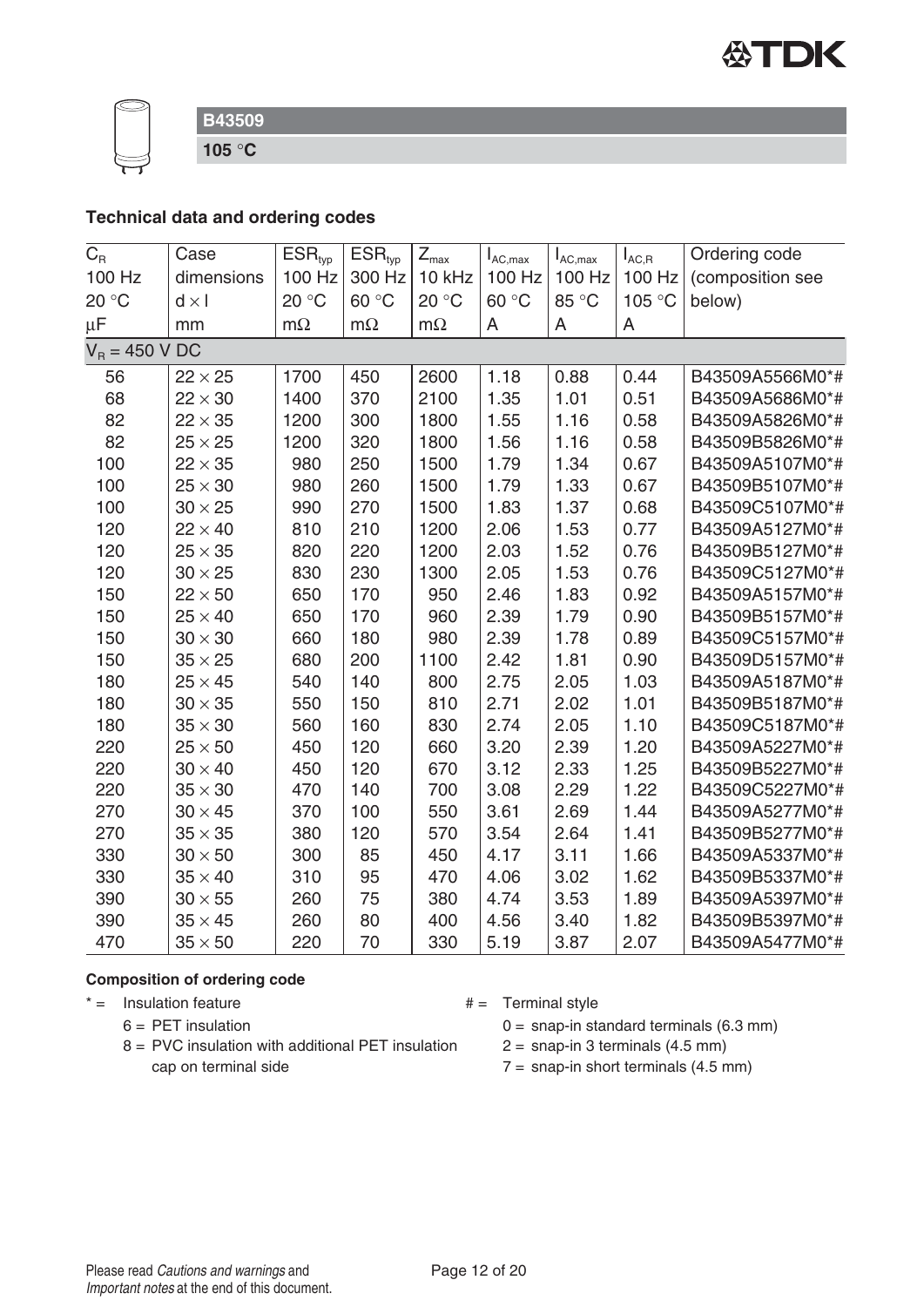

| ٠               |  |
|-----------------|--|
| 105 $\degree$ C |  |

#### **Useful life**1)

For useful life calculations, please use our web-based "AlCap Useful Life Calculation Tool", which can be found on the Internet under the following link:

www.tdk-electronics.tdk.com/alcap

The AlCap Useful Life Calculation Tool provides calculations of useful life as well as additional data for selected capacitor types under operating conditions defined by the user.

In addition, it is possible to calculate useful life expectancies based on temperatures measured by the user in the application.

### **Frequency characteristics of ESR**

Typical behavior



# **Impedance Z versus frequency f**

Typical behavior at 20 °C



1) Refer to chapter "General technical information, 5 Useful life" on how to interpret useful life.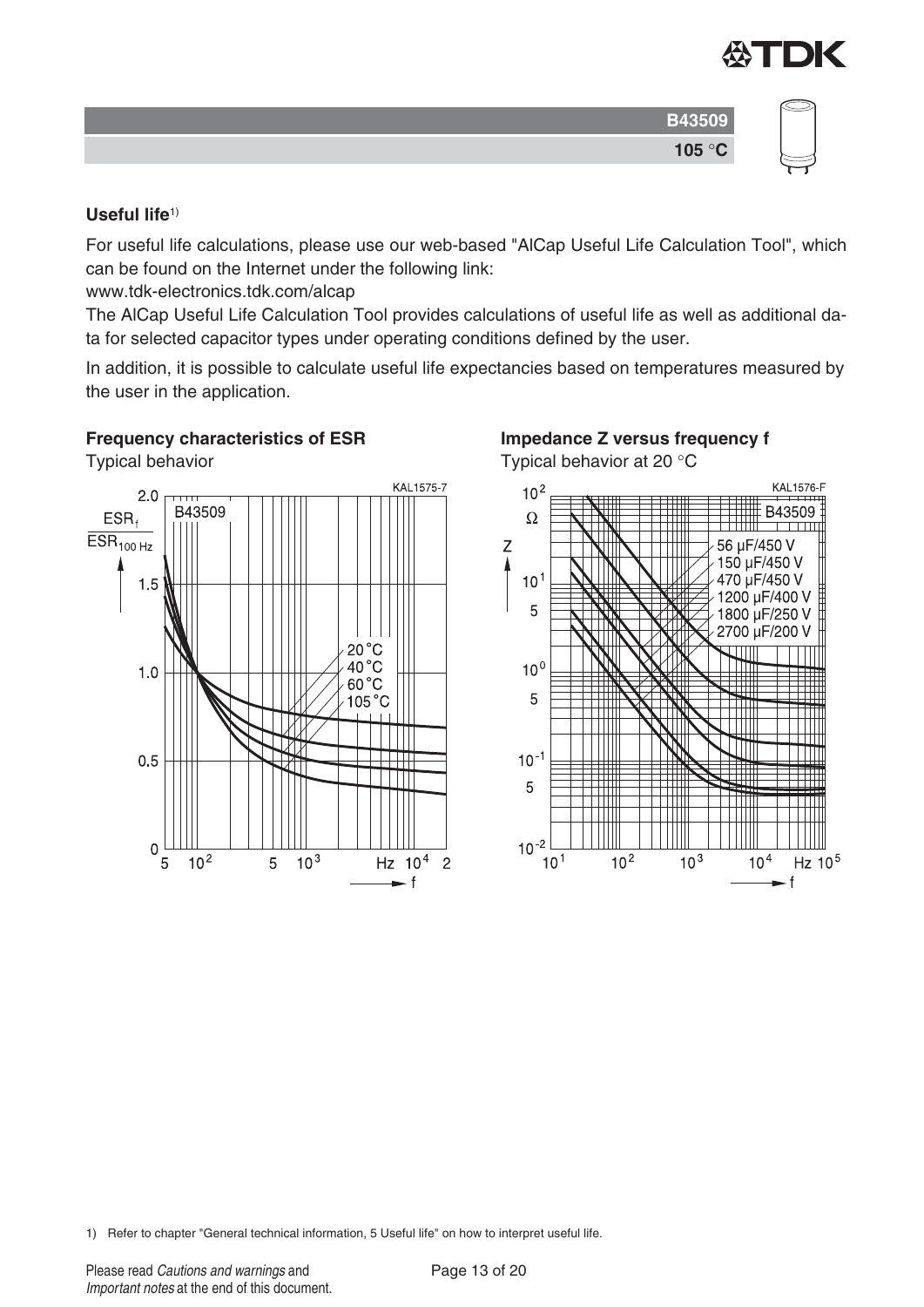

### **Cautions and warnings**

#### **Personal safety**

The electrolytes used have been optimized both with a view to the intended application and with regard to health and environmental compatibility. They do not contain any solvents that are detrimental to health, e.g. dimethyl formamide (DMF) or dimethyl acetamide (DMAC). Furthermore, some of the high-voltage electrolytes used are self-extinguishing.

As far as possible, we do not use any dangerous chemicals or compounds to produce operating electrolytes, although in exceptional cases, such materials must be used in order to achieve specific physical and electrical properties because no alternative materials are currently known. We do, however, restrict the amount of dangerous materials used in our products to an absolute minimum.

Materials and chemicals used in our aluminum electrolytic capacitors are continuously adapted in compliance with the TDK Electronics Corporate Environmental Policy and the latest EU regulations and guidelines such as RoHS, REACH/SVHC, GADSL, and ELV.

MDS (Material Data Sheets) are available on our website for all types listed in the data book. MDS for customer specific capacitors are available upon request. MSDS (Material Safety Data Sheets) are available for our electrolytes upon request.

Nevertheless, the following rules should be observed when handling aluminum electrolytic capacitors: No electrolyte should come into contact with eyes or skin. If electrolyte does come into contact with the skin, wash the affected areas immediately with running water. If the eyes are affected, rinse them for 10 minutes with plenty of water. If symptoms persist, seek medical treatment. Avoid inhaling electrolyte vapor or mists. Workplaces and other affected areas should be well ventilated. Clothing that has been contaminated by electrolyte must be changed and rinsed in water.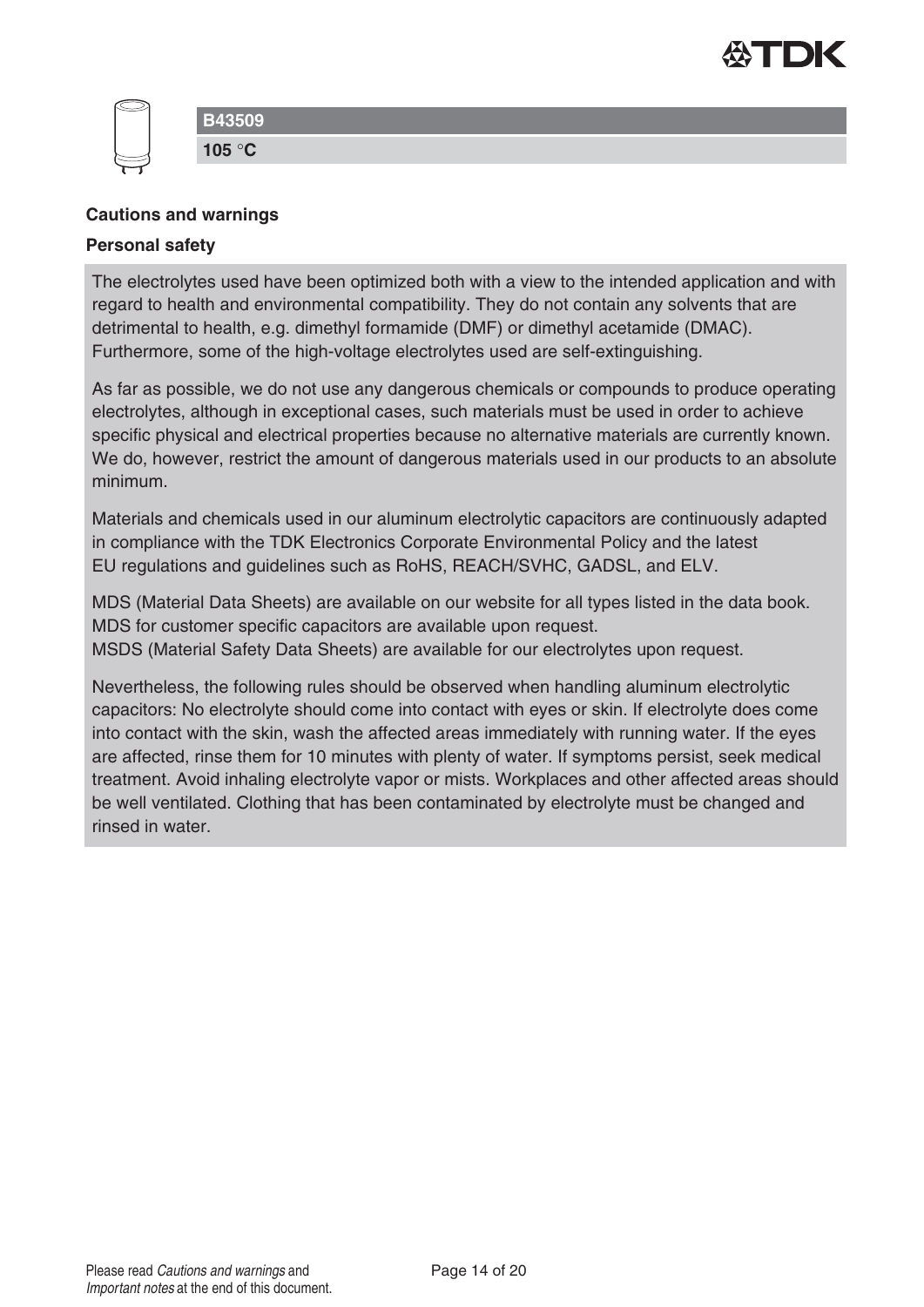

| e. |  |
|----|--|

# **Product safety**

The table below summarizes the safety instructions that must be observed without fail. A detailed description can be found in the relevant sections of seperate file chapter "General technical information".

| <b>Topic</b>                                          | Safety information                                                                                                                                                                                                                                                                                                                                                                                                   | Reference<br>chapter "General<br>technical information"                |
|-------------------------------------------------------|----------------------------------------------------------------------------------------------------------------------------------------------------------------------------------------------------------------------------------------------------------------------------------------------------------------------------------------------------------------------------------------------------------------------|------------------------------------------------------------------------|
| Polarity                                              | Make sure that polar capacitors are connected<br>with the right polarity.                                                                                                                                                                                                                                                                                                                                            | 1<br>"Basic construction of<br>aluminum electrolytic<br>capacitors"    |
| Reverse voltage                                       | Voltages of opposite polarity should be prevented<br>by connecting a diode.                                                                                                                                                                                                                                                                                                                                          | 3.1.6<br>"Reverse voltage"                                             |
| Mounting<br>position of screw-<br>terminal capacitors | Screw terminal capacitors must not be mounted<br>with terminals facing down unless otherwise<br>specified.                                                                                                                                                                                                                                                                                                           | 11.1.<br>"Mounting positions of<br>capacitors with screw<br>terminals" |
| Robustness of<br>terminals                            | The following maximum tightening torques must<br>not be exceeded when connecting screw<br>terminals:<br>M5: 2.5 Nm<br>M6: 4.0 Nm                                                                                                                                                                                                                                                                                     | 11.3<br>"Mounting torques"                                             |
| Mounting of<br>single-ended<br>capacitors             | The internal structure of single-ended capacitors<br>might be damaged if excessive force is applied to<br>the lead wires.<br>Avoid any compressive, tensile or flexural stress.<br>Do not move the capacitor after soldering to PC<br>board.<br>Do not pick up the PC board by the soldered<br>capacitor.<br>Do not insert the capacitor on the PC board with a<br>hole space different to the lead space specified. | 11.4<br>"Mounting<br>considerations for<br>single-ended capacitors"    |
| Soldering                                             | Do not exceed the specified time or temperature<br>limits during soldering.                                                                                                                                                                                                                                                                                                                                          | 11.5<br>"Soldering"                                                    |
| Soldering,<br>cleaning agents                         | Do not allow halogenated hydrocarbons to come<br>into contact with aluminum electrolytic capacitors.                                                                                                                                                                                                                                                                                                                 | 11.6<br>"Cleaning agents"                                              |
| Upper category<br>temperature                         | Do not exceed the upper category temperature.                                                                                                                                                                                                                                                                                                                                                                        | 7.2<br>"Maximum permissible<br>operating temperature"                  |
| Passive<br>flammability                               | Avoid external energy, e.g. fire.                                                                                                                                                                                                                                                                                                                                                                                    | 8.1<br>"Passive flammability"                                          |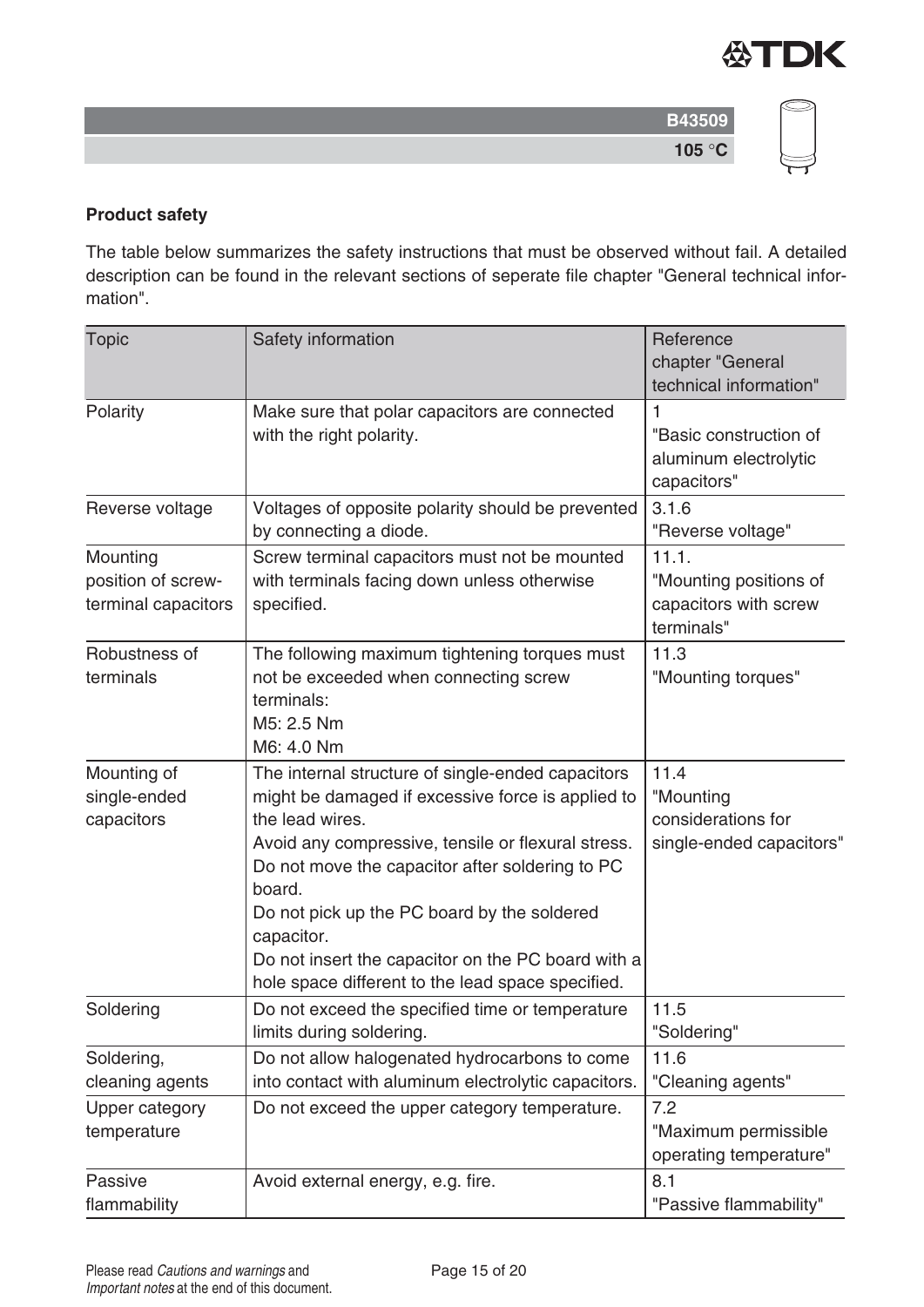



**105** °**C**

| <b>Topic</b><br>Active<br>flammability         | Safety information<br>Avoid overload of the capacitors.                                                                                                                                                                                                     | Reference<br>chapter "General<br>technical information"<br>8.2<br>"Active flammability" |
|------------------------------------------------|-------------------------------------------------------------------------------------------------------------------------------------------------------------------------------------------------------------------------------------------------------------|-----------------------------------------------------------------------------------------|
| Maintenance                                    | Make periodic inspections of the capacitors.<br>Before the inspection, make sure that the power<br>supply is turned off and carefully discharge the<br>capacitors.<br>Do not apply excessive mechanical stress to the<br>capacitor terminals when mounting. | 10<br>"Maintenance"                                                                     |
| Storage                                        | Do not store capacitors at high temperatures or<br>high humidity. Capacitors should be stored at<br>+5 to +35 °C and a relative humidity of $\leq$ 75%.                                                                                                     | 7.3<br>"Shelf life and storage<br>conditions"                                           |
|                                                |                                                                                                                                                                                                                                                             | Reference<br>chapter "Capacitors with<br>screw terminals"                               |
| Breakdown strength<br>of insulating<br>sleeves | Do not damage the insulating sleeve, especially<br>when ring clips are used for mounting.                                                                                                                                                                   | "Screw terminals -<br>accessories"                                                      |

### **Display of ordering codes for TDK Electronics products**

The ordering code for one and the same product can be represented differently in data sheets, data books, other publications, on the company website, or in order-related documents such as shipping notes, order confirmations and product labels. The varying representations of the ordering codes are due to different processes employed and do not affect the specifications of the respective products.

Detailed information can be found on the Internet under

www.tdk-electronics.tdk.com/orderingcodes.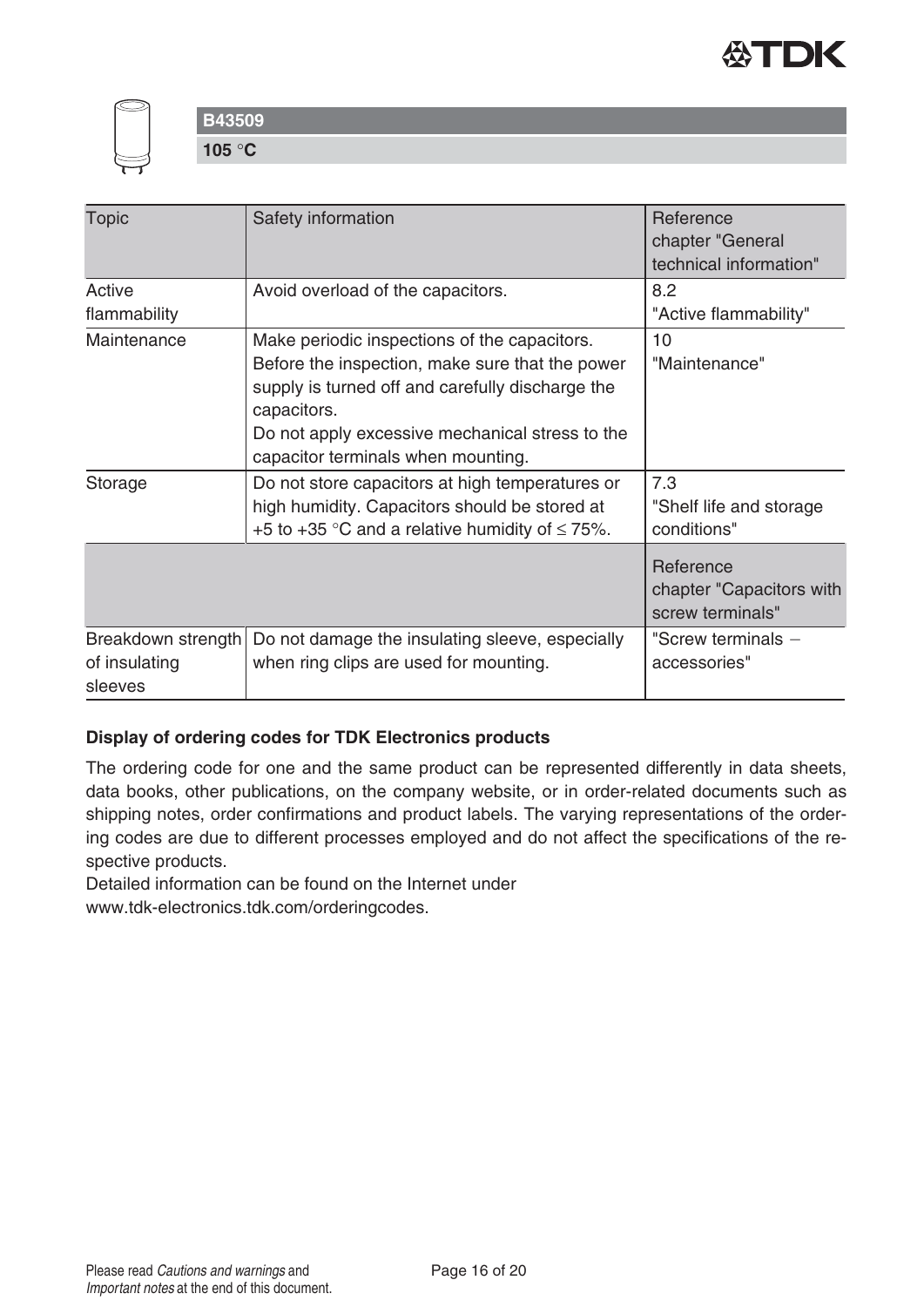



# **Symbols and terms**

| Symbol                      | English                                                      | German                                                       |
|-----------------------------|--------------------------------------------------------------|--------------------------------------------------------------|
| C                           | Capacitance                                                  | Kapazität                                                    |
| $C_{R}$                     | Rated capacitance                                            | Nennkapazität                                                |
| $C_{\rm S}$                 | Series capacitance                                           | Serienkapazität                                              |
| $C_{S,T}$                   | Series capacitance at temperature T                          | Serienkapazität bei Temperatur T                             |
| $C_{\text{f}}$              | Capacitance at frequency f                                   | Kapazität bei Frequenz f                                     |
| d                           | Case diameter, nominal dimension                             | Gehäusedurchmesser, Nennmaß                                  |
| $d_{\text{max}}$            | Maximum case diameter                                        | Maximaler Gehäusedurchmesser                                 |
| <b>ESL</b>                  | Self-inductance                                              | Eigeninduktivität                                            |
| <b>ESR</b>                  | Equivalent series resistance                                 | Ersatzserienwiderstand                                       |
| $ESR_t$                     | Equivalent series resistance at<br>frequency f               | Ersatzserienwiderstand bei Frequenz f                        |
| ESR <sub>T</sub>            | Equivalent series resistance at<br>temperature T             | Ersatzserienwiderstand bei Temperatur T                      |
| f                           | Frequency                                                    | Frequenz                                                     |
|                             | Current                                                      | <b>Strom</b>                                                 |
| $I_{AC}$                    | Alternating current (ripple current)                         | Wechselstrom                                                 |
| $I_{AC,RMS}$                | Root-mean-square value of alternating<br>current             | Wechselstrom, Effektivwert                                   |
| $I_{AC,f}$                  | Ripple current at frequency f                                | Wechselstrom bei Frequenz f                                  |
| $I_{AC,max}$                | Maximum permissible ripple current                           | Maximal zulässiger Wechselstrom                              |
| $I_{AC,R}$                  | Rated ripple current                                         | Nennwechselstrom                                             |
| $I_{\text{leak}}$           | Leakage current                                              | Reststrom                                                    |
| I <sub>leak,op</sub>        | Operating leakage current                                    | Betriebsreststrom                                            |
|                             | Case length, nominal dimension                               | Gehäuselänge, Nennmaß                                        |
| $I_{\text{max}}$            | Maximum case length (without<br>terminals and mounting stud) | Maximale Gehäuselänge (ohne Anschlüsse<br>und Gewindebolzen) |
| R                           | Resistance                                                   | Widerstand                                                   |
| $\mathsf{R}_{\mathsf{ins}}$ | Insulation resistance                                        | Isolationswiderstand                                         |
| $R_{symm}$                  | <b>Balancing resistance</b>                                  | Symmetrierwiderstand                                         |
| Τ                           | Temperature                                                  | Temperatur                                                   |
| $\Delta T$                  | Temperature difference                                       | Temperaturdifferenz                                          |
| $T_A$                       | Ambient temperature                                          | Umgebungstemperatur                                          |
| $T_{\rm c}$                 | Case temperature                                             | Gehäusetemperatur                                            |
| $T_B$                       | Capacitor base temperature                                   | Temperatur des Gehäusebodens                                 |
| t                           | Time                                                         | Zeit                                                         |
| $\Delta t$                  | Period                                                       | Zeitraum                                                     |
| $t_{b}$                     | Service life (operating hours)                               | Brauchbarkeitsdauer (Betriebszeit)                           |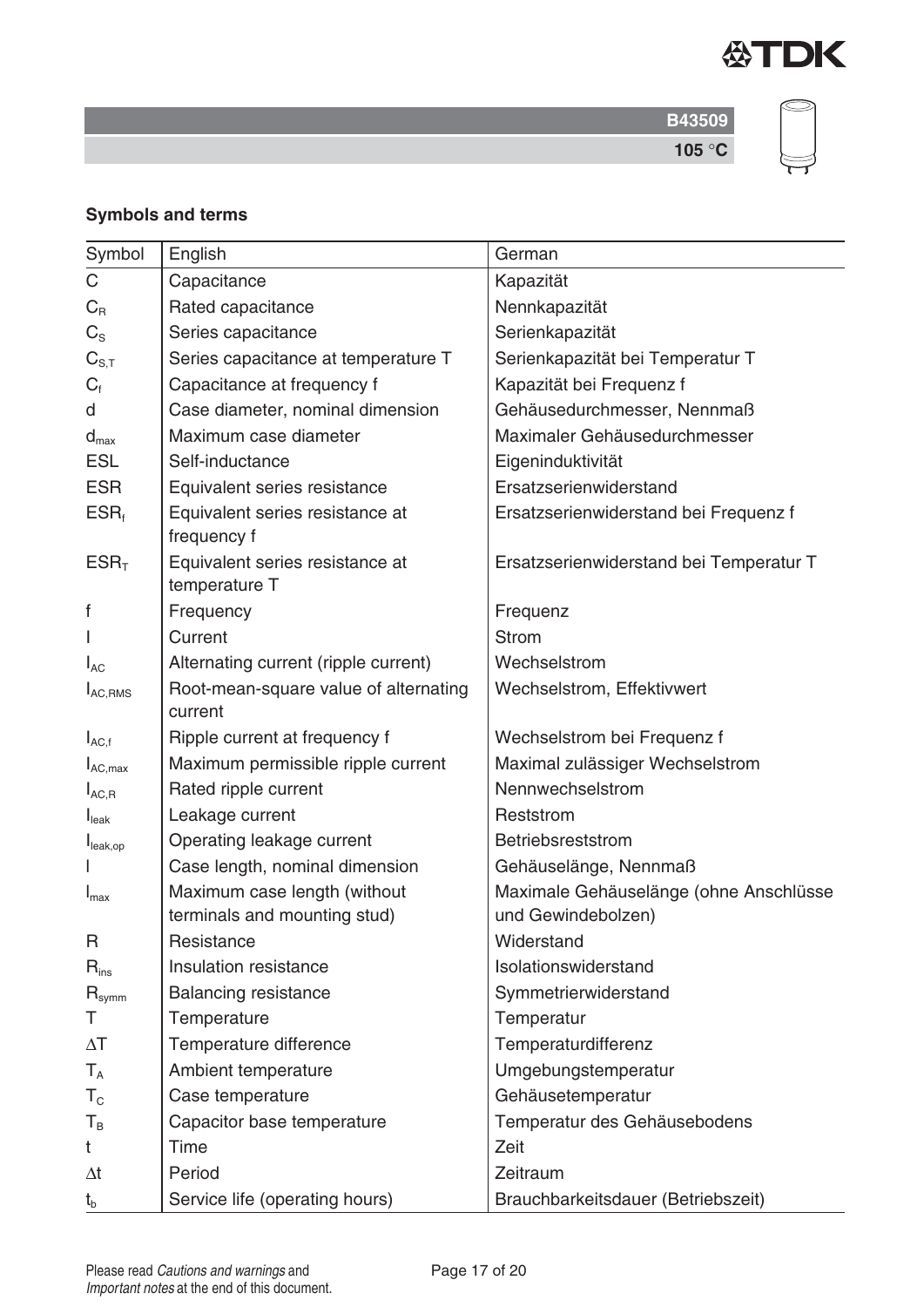

**105** °**C**

| Symbol                      | English                                 | German                               |
|-----------------------------|-----------------------------------------|--------------------------------------|
| $\vee$                      | Voltage                                 | Spannung                             |
| $V_F$                       | Forming voltage                         | Formierspannung                      |
| $V_{op}$                    | Operating voltage                       | Betriebsspannung                     |
| $V_{R}$                     | Rated voltage, DC voltage               | Nennspannung, Gleichspannung         |
| $V_{\rm S}$                 | Surge voltage                           | Spitzenspannung                      |
| $X_{C}$                     | Capacitive reactance                    | Kapazitiver Blindwiderstand          |
| $X_{L}$                     | Inductive reactance                     | Induktiver Blindwiderstand           |
| $\mathcal{L}_{\mathcal{L}}$ | Impedance                               | Scheinwiderstand                     |
| $Z_T$                       | Impedance at temperature T              | Scheinwiderstand bei Temperatur T    |
| tan $\delta$                | Dissipation factor                      | Verlustfaktor                        |
| $\lambda$                   | Failure rate                            | Ausfallrate                          |
| $\varepsilon_0$             | Absolute permittivity                   | Elektrische Feldkonstante            |
| $\varepsilon_{r}$           | Relative permittivity                   | Dielektrizitätszahl                  |
| $\omega$                    | Angular velocity; $2 \cdot \pi \cdot f$ | Kreisfrequenz; $2 \cdot \pi \cdot f$ |

# **Note**

All dimensions are given in mm.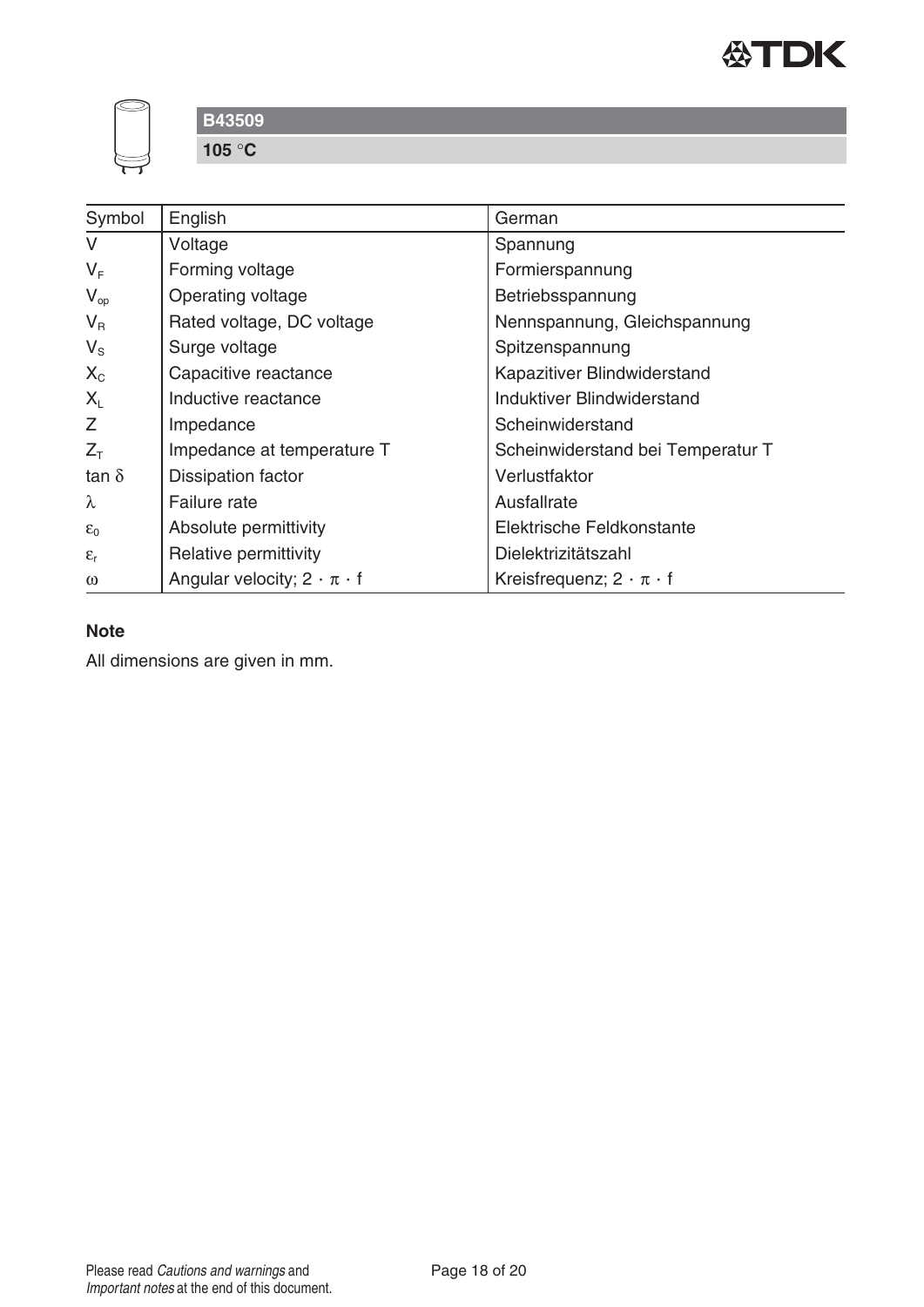

The following applies to all products named in this publication:

- 1. Some parts of this publication contain **statements about the suitability of our products for certain areas of application**. These statements are based on our knowledge of typical requirements that are often placed on our products in the areas of application concerned. We nevertheless expressly point out **that such statements cannot be regarded as binding statements about the suitability of our products for a particular customer application**. As a rule, we are either unfamiliar with individual customer applications or less familiar with them than the customers themselves. For these reasons, it is always ultimately incumbent on the customer to check and decide whether a product with the properties described in the product specification is suitable for use in a particular customer application.
- 2. We also point out that **in individual cases, a malfunction of electronic components or failure before the end of their usual service life cannot be completely ruled out in the current state of the art, even if they are operated as specified**. In customer applications requiring a very high level of operational safety and especially in customer applications in which the malfunction or failure of an electronic component could endanger human life or health (e.g. in accident prevention or lifesaving systems), it must therefore be ensured by means of suitable design of the customer application or other action taken by the customer (e.g. installation of protective circuitry or redundancy) that no injury or damage is sustained by third parties in the event of malfunction or failure of an electronic component.
- 3. **The warnings, cautions and product-specific notes must be observed.**
- 4. In order to satisfy certain technical requirements, **some of the products described in this publication may contain substances subject to restrictions in certain jurisdictions (e.g. because they are classed as hazardous)**. Useful information on this will be found in our Material Data Sheets on the Internet (www.tdk-electronics.tdk.com/material). Should you have any more detailed questions, please contact our sales offices.
- 5. We constantly strive to improve our products. Consequently, **the products described in this publication may change from time to time**. The same is true of the corresponding product specifications. Please check therefore to what extent product descriptions and specifications contained in this publication are still applicable before or when you place an order. We also **reserve the right to discontinue production and delivery of products**. Consequently, we cannot guarantee that all products named in this publication will always be available. The aforementioned does not apply in the case of individual agreements deviating from the foregoing for customer-specific products.
- 6. Unless otherwise agreed in individual contracts, **all orders are subject to our General Terms and Conditions of Supply**.